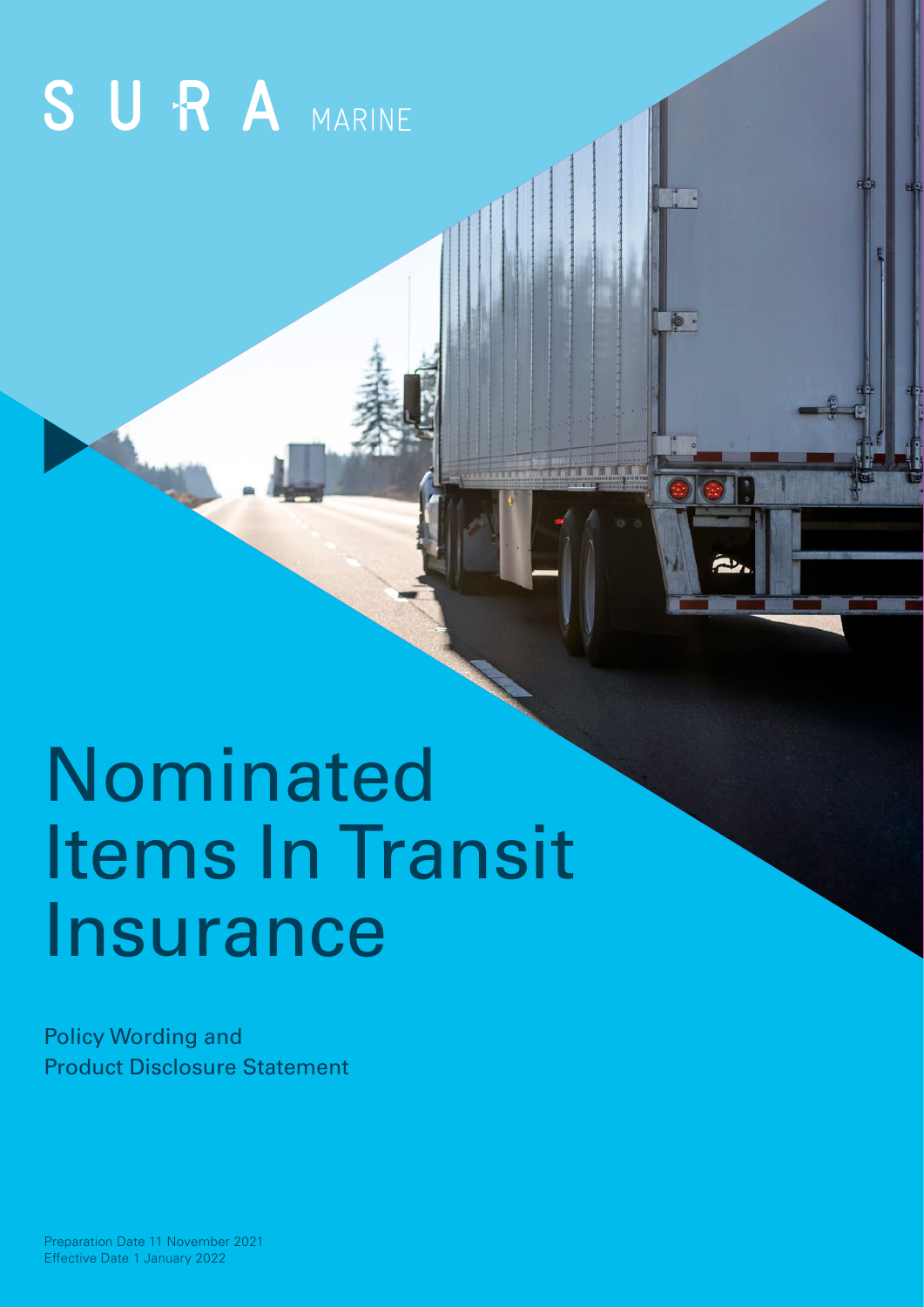# **Contents**

| <b>Important Information</b>                                                                                                                               | 3                    |  |
|------------------------------------------------------------------------------------------------------------------------------------------------------------|----------------------|--|
| <b>Words With Special Meaning</b>                                                                                                                          | 7                    |  |
| <b>What We Cover</b>                                                                                                                                       | 9                    |  |
| <b>Transit Cover (Automatically Included)</b>                                                                                                              | 9                    |  |
| <b>Static Risks Cover (Optional)</b>                                                                                                                       | 9                    |  |
| <b>Automatic Extensions to Transit Cover Only</b>                                                                                                          | 9                    |  |
| Transit by third parties                                                                                                                                   | 9                    |  |
| <b>Automatic Extensions to Transit Cover or Static</b>                                                                                                     |                      |  |
| <b>Risks Cover</b>                                                                                                                                         | 9                    |  |
| Removal of debris/clean up costs                                                                                                                           | 9                    |  |
| Loading and unloading risks                                                                                                                                | 9                    |  |
| Temporary cover for addition of new items                                                                                                                  | 10 <sup>1</sup>      |  |
| <b>General Exclusions - When You Are Not Covered</b>                                                                                                       | 11                   |  |
| <b>How We Settle A Claim</b>                                                                                                                               | 13                   |  |
| <b>Basis of Claim Settlement</b>                                                                                                                           | 13                   |  |
| What You must Pay if You make a Claim                                                                                                                      | 14                   |  |
| <b>Making A Claim</b>                                                                                                                                      | 15                   |  |
| What You must Do When an Event Occurs<br>that May Result in a Claim Under the Policy<br><b>Our Right of Recovery</b><br><b>Subrogation</b><br><b>Fraud</b> | 15<br>15<br>15<br>15 |  |

| <b>General Terms And Conditions</b>                    | 16 |
|--------------------------------------------------------|----|
| Things You must Do During the Period of Insurance      | 16 |
| Premium                                                | 16 |
| Cancellation                                           | 16 |
| <b>Consumer Insurance Contract Opt-in notice</b>       | 17 |
| <b>Precontractual Obligations Regarding Disclosure</b> |    |
| and Representations                                    | 17 |
| <b>Your Duty of Disclosure</b>                         | 18 |
| When We can Refuse to Pay or Reduce the                |    |
| Amount We Pay Under a Claim                            | 19 |
| <b>Fraudulent Claims</b>                               | 20 |
| Duty of Utmost Good Faith                              | 20 |
| <b>Terms Apply to Extent Enforceable</b>               | 20 |
| <b>Renewal Procedure</b>                               | 20 |
| Limits on Assigning Your Rights                        | 20 |
| <b>Third Party Interests</b>                           | 20 |
| <b>Updating the PDS</b>                                | 21 |
| <b>Confirmation of Transactions Facility</b>           | 21 |
| <b>Your Representative</b>                             | 21 |
| <b>Notices</b>                                         | 21 |
| <b>General Insurance Code of Practice</b>              | 21 |
| <b>Privacy Statement</b>                               | 22 |
| <b>Complaints and Disputes Resolution Process</b>      | 22 |
| Interpretation                                         | 23 |
| <b>Governing Law and Jurisdiction</b>                  | 23 |
| <b>Goods and Services Tax (GST)</b>                    | 23 |
| <b>Financial Claims Scheme</b>                         | 23 |
|                                                        |    |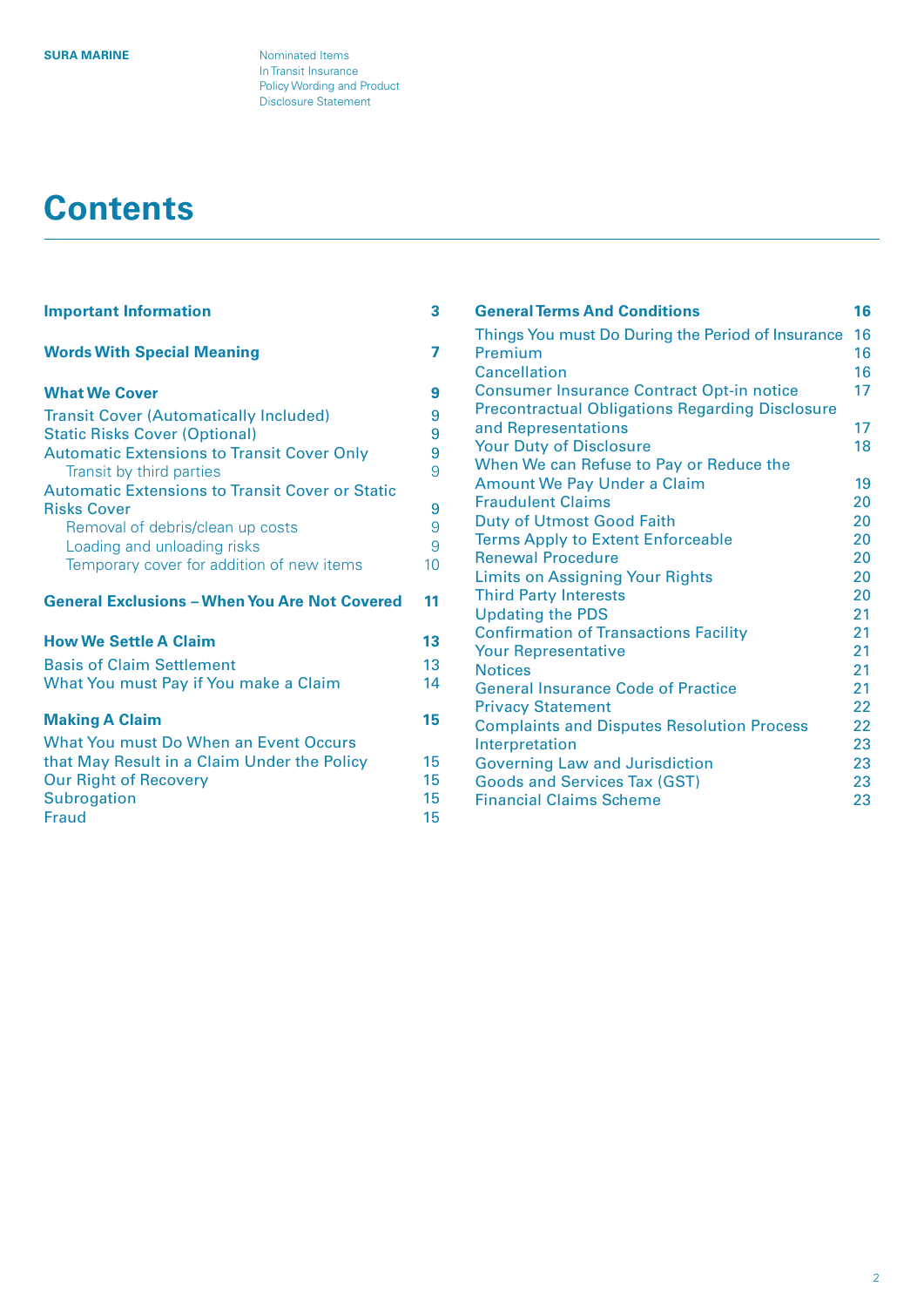# <span id="page-2-0"></span>**Important Information**

#### **About this document**

This is an important document that must be read carefully before making a decision to purchase this insurance.

This insurance can provide cover which may or may not be provided to a person as a retail client as defined under the Corporations Act 2001 (Cth) depending on the circumstances.

Only the parts of this document (and any other documents forming part of any **policy** issued) that apply to cover provided to a person as a retail client, will form the Product Disclosure Statement (PDS) for the purposes of the Corporations Act.

This document can help a person:

- decide whether this insurance will meet their needs; and
- compare it with other products they may be considering.

Words with special meaning are defined in the "Words With Special Meanings" section on page 7, unless expressly stated otherwise in the **policy**.

The **insurer** noted below is responsible for the content of this document.

Please note that any recommendation or opinion in this document is of a general nature only and does not take into account any person's objectives, financial situation or needs. Any person considering this insurance needs to decide if this insurance is right for them.

#### **Quick overview of the cover**

# **What is covered?**

This provides cover for **nominated item** or **unspecified items we** agree with **you** which will be either:

- specified individually with an **agreed value** per item; or
- unspecified, but covered under **unspecified items** for which a total **sum insured** for all **unspecified items** within that class will be specified in the **policy schedule**.

# **What is the cover?**

**Transit Cover** (Automatic) which is designed to provide protection against physical loss, destruction or **damage** caused by:

- an **accident** or the deliberate act of a third party when the **nominated items** and **unspecified item(s)** are in or on any type of **conveyance**, be it road, rail, ship or aircraft whilst in Australia; and
- jettison, as well as general average and salvage charges during **sea** transit within Australia.

**Static Risks Cover** (Optional) – which is designed to allow **you** to extend **your** cover for **nominated items** or **unspecified items** anywhere within Australia on an **accidental** cause basis (as for transit above).

**Automatic extensions** to cover are also provided under:

- Transit Cover or Static Risks Cover for:
	- Removal of Debris/Clean Up Costs;
	- Loading and Unloading Risks; or
	- Temporary Cover for Addition of New Items, and
- **Transit Cover Only** 
	- Transit by Third Parties.

#### **Nominated item or unspecified items**

Claims for **nominated item** or **unspecified items** are settled on either a **market value** or **agreed value** basis of settlement (as applicable).

The insurance is subject to eligibility criteria and provided subject to the **policy** terms as explained in this document. **You** must read the **policy** for full details of the cover.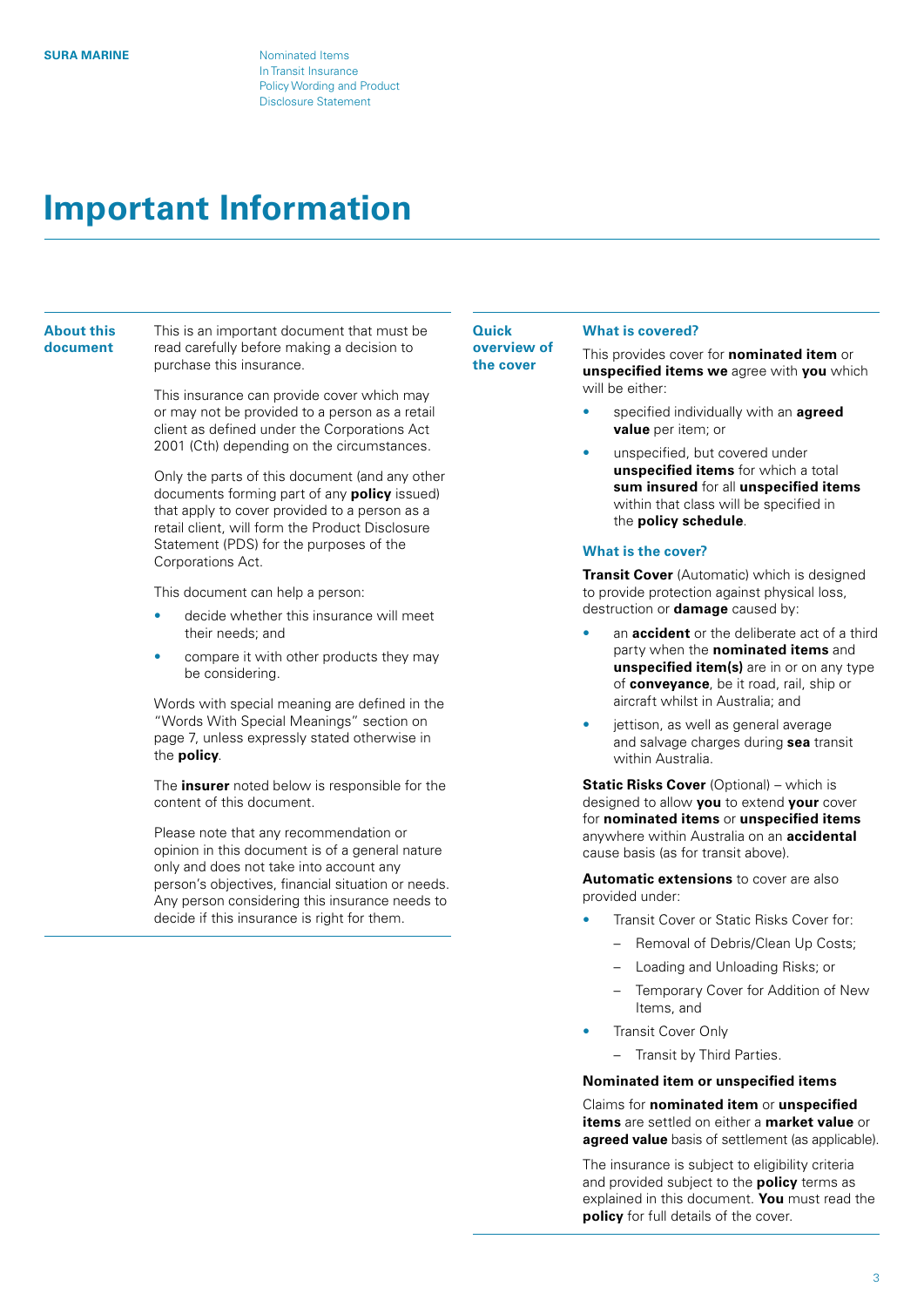| <b>Who is</b><br>insuring you | About the <i>insurer</i> - Berkshire Hathaway<br>Specialty Insurance.<br>The insurer of this insurance product is<br>Berkshire Hathaway Specialty Insurance<br>Company (incorporated in Nebraska, USA)<br>ABN 84 600 643 034, AFS License No.<br>466713 (called we, us, our, insurer or<br>BHSI in this document).<br><b>BHSI's contact details are:</b><br>GPO Box 650<br>Sydney NSW 2001                                                                                                                                                                                                                                                                       | <b>Who this</b><br><i>insurance</i><br>covers                                                    | The policy covers the insured as defined in<br>the "Words With Special Meanings" section<br>on page 7 (also referred to as "you" and<br>your"). They are the person(s) that enter into<br>the contract with the <b>insurer</b> .<br>The <b>policy</b> also extends cover to certain<br>persons or entities who are not contracting<br>parties but are entitled to access cover by<br>reason of section 48 of the Insurance Contracts<br>Act 1984 (Cth).<br>The definition of third party beneficiaries |
|-------------------------------|------------------------------------------------------------------------------------------------------------------------------------------------------------------------------------------------------------------------------------------------------------------------------------------------------------------------------------------------------------------------------------------------------------------------------------------------------------------------------------------------------------------------------------------------------------------------------------------------------------------------------------------------------------------|--------------------------------------------------------------------------------------------------|--------------------------------------------------------------------------------------------------------------------------------------------------------------------------------------------------------------------------------------------------------------------------------------------------------------------------------------------------------------------------------------------------------------------------------------------------------------------------------------------------------|
| Who acts for<br>the insurer   | Email: australia@bhspecialty.com<br><b>About SURA Marine</b><br>SURA Marine is a trading name of SURA Pty<br>Ltd ABN 36 115 672 350, AFSL 294313<br>(called SURA Marine in this document).<br>SURA Marine distributes this insurance on<br>behalf of the <i>insurer</i> . SURA Marine has an<br>authority from the insurer to arrange, enter<br>into/bind and administer this insurance for<br>the <i>insurer</i> . This means that SURA Marine<br>will be acting as agent for BHSI, not for the<br>persons covered.<br><b>SURA Marine's contact details are:</b><br>Level 14/141 Walker Street<br>North Sydney NSW 2060<br>PO Box 1813<br>North Sydney NSW 2059 |                                                                                                  | identifies who they are.<br>No insurance is provided in relation to the<br>interest of any persons not specified as being<br>entitled to benefit under the policy as a third<br>party beneficiary. For details on the rights and<br>obligations of such third party beneficiaries<br>see "Third Party Interests" on page 20.                                                                                                                                                                           |
|                               |                                                                                                                                                                                                                                                                                                                                                                                                                                                                                                                                                                                                                                                                  | <b>What you</b><br>need to<br>do when<br>making any<br>disclosures<br>and answering<br>questions | You have certain precontractual obligations<br>regarding disclosure and representations made<br>by you and others on your behalf. If you don't<br>comply with your obligations, we may be able to<br>refuse to pay or reduce a claim you make and/or<br>cancel the policy, or treat it as if it never existed,<br>subject to relevant law. See "Precontractual<br><b>Obligations Regarding Disclosure and</b><br>Representations" on page 17 for details.                                              |
| <b>Contacting us</b>          | If you are represented by an insurance broker,<br>contact them in the first instance to see what<br>assistance they may be able to provide.                                                                                                                                                                                                                                                                                                                                                                                                                                                                                                                      |                                                                                                  |                                                                                                                                                                                                                                                                                                                                                                                                                                                                                                        |
|                               | You should contact SURA Marine as our agent<br>using its contact details above. You can still<br>contact BHSI using our contact details above<br>if needed.                                                                                                                                                                                                                                                                                                                                                                                                                                                                                                      |                                                                                                  |                                                                                                                                                                                                                                                                                                                                                                                                                                                                                                        |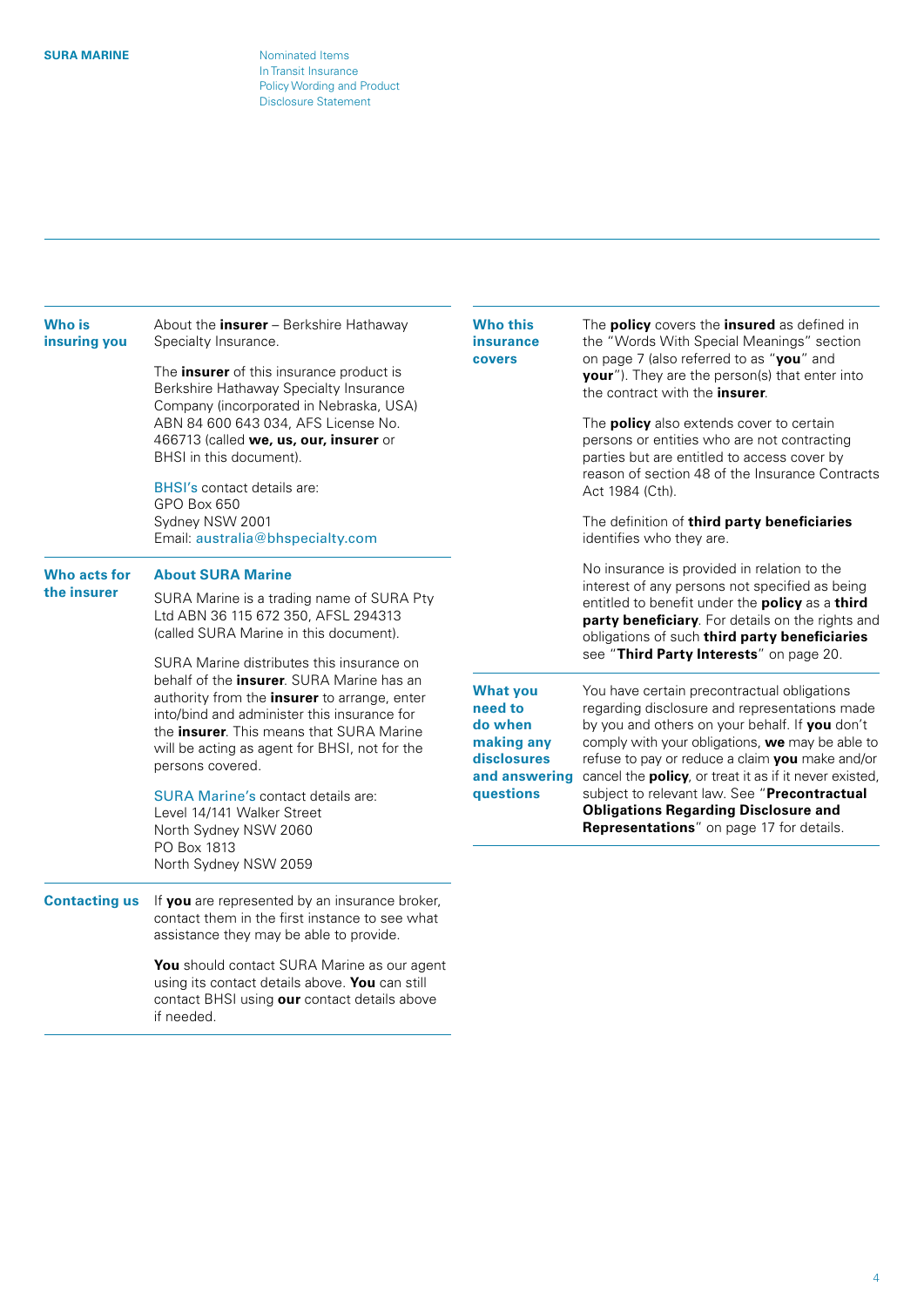# **Some important things to understand about the cover**

The standard cover **we** provide is set out in this document (subject to eligibility and acceptance by **us**). The "**What We Cover**" section sets out the relevant covers **we** provide. **We** may apply additional terms that affect this cover if **we** agree this with **you** or where permitted by law.

The cover and what **we** pay can be affected by things such as:

- exclusions which restrict the cover -See in particular the "**General Exclusions – When You Are Not Covered**" on page 11;
- compliance with any terms/conditions **we** apply which impose obligations on **you** and others who may be covered – See in particular the "**General Terms And Conditions**" on page 16;
- limits (including sub limits) **we** apply to the cover;
- **excess(es) you** have to pay in relation to a claim – See in particular "**What You must Pay if You make a Claim**" on page 14;
- any recovery **you** or **we** may make in relation to the relevant loss or **damage**.

**You** need to consider these things to see if the cover is right for **you** personally as **we** don't do this. **You** should seek advice to help **you** when needed.

**What important documents you need to read and how confirmation of cover is issued** 

Where **we** agree to insure **you**, **we** confirm this by issuing a **policy schedule**. This contains details such as what or who **we** insure, what covers are provided and **your** contact details. Some special terms apply for renewals. See "**Renewal Procedure**" on page 20.

This document, the **policy schedule** and any **endorsements we** agree with **you** will apply (which might change the standard terms of this document) form **your** agreement or contract with **us** (the "**policy**").

**You** need to read them together and keep them in a safe place for future reference. These are the terms on which **we** have agreed to provide insurance to **you**. Check they set out what **you** believe was agreed and that the information in them is accurate and up to date. If not, contact **us** immediately as this may adversely affect **your** right to cover.

# **The need to review suitability of cover, ongoing basis**

including on an on any renewal) for your personal needs and You should also review the appropriateness of the type of cover chosen and its terms, limits and applicable **excess(es)** on a regular basis to ensure they remain appropriate (including if not, contact **us**. If they are not, **you** may be underinsured and have to bear part of any loss **you** are not covered for yourself.

> Refer to "**Underinsurance**" page 14 and make sure **you** tell **us** about any changes – See in particular "**Things You must Do During the Period of Insurance**" on page 16.

| <b>Make sure</b>                                                                               | The <b>policy</b> terms impose obligations on you                                                                                                                                                                                                                                                                                                                 |
|------------------------------------------------------------------------------------------------|-------------------------------------------------------------------------------------------------------------------------------------------------------------------------------------------------------------------------------------------------------------------------------------------------------------------------------------------------------------------|
| <b>vou comply</b>                                                                              | that you need to meet during the period of                                                                                                                                                                                                                                                                                                                        |
| with your                                                                                      | <b>insurance</b> see in particular, "Things You                                                                                                                                                                                                                                                                                                                   |
| obligations                                                                                    | must Do During the Period of Insurance"                                                                                                                                                                                                                                                                                                                           |
| under the                                                                                      | on page 16 and "What You must Do When                                                                                                                                                                                                                                                                                                                             |
| policy once it                                                                                 | an Event Occurs that May Result in a Claim                                                                                                                                                                                                                                                                                                                        |
| is issued                                                                                      | <b>Under the Policy</b> " on page 15.                                                                                                                                                                                                                                                                                                                             |
| <b>What happens</b><br>if you don't<br>meet your<br>obligations, or<br>an exclusion<br>applies | If you don't meet your obligations under the<br><b>policy</b> terms we may refuse or reduce what<br>we pay in relation to a claim and/or cancel<br><b>your policy</b> , subject to relevant law. See<br>"When We can Refuse to Pay or Reduce<br>the Amount We Pay Under a Claim" on<br>page 19 and " <b>Cancellation</b> " on page 16 for<br>further information. |

# **Cooling off period and cancellation rights**

You have a cooling off period of twenty-one (21) days from the date **we** first issue the **policy** and also on any renewal. During this period, **you** can return the **policy** and receive a refund of the premium paid by **you** unless:

- a claim has been made;
- an event has occurred that could give rise to a claim on the **policy**; or
- the **period of insurance** has ended.

We may deduct from the refund amount any government taxes or duties we cannot recover.

After the cooling off period has ended, **you** still have cancellation rights (refer to "**Cancellation**" for full details on page 16).

**We** can cancel where permitted by law see "**Cancellation**" on page 16.

Make sure **you** understand the premium refund terms when the **policy** is returned or cancelled as set out in these provisions.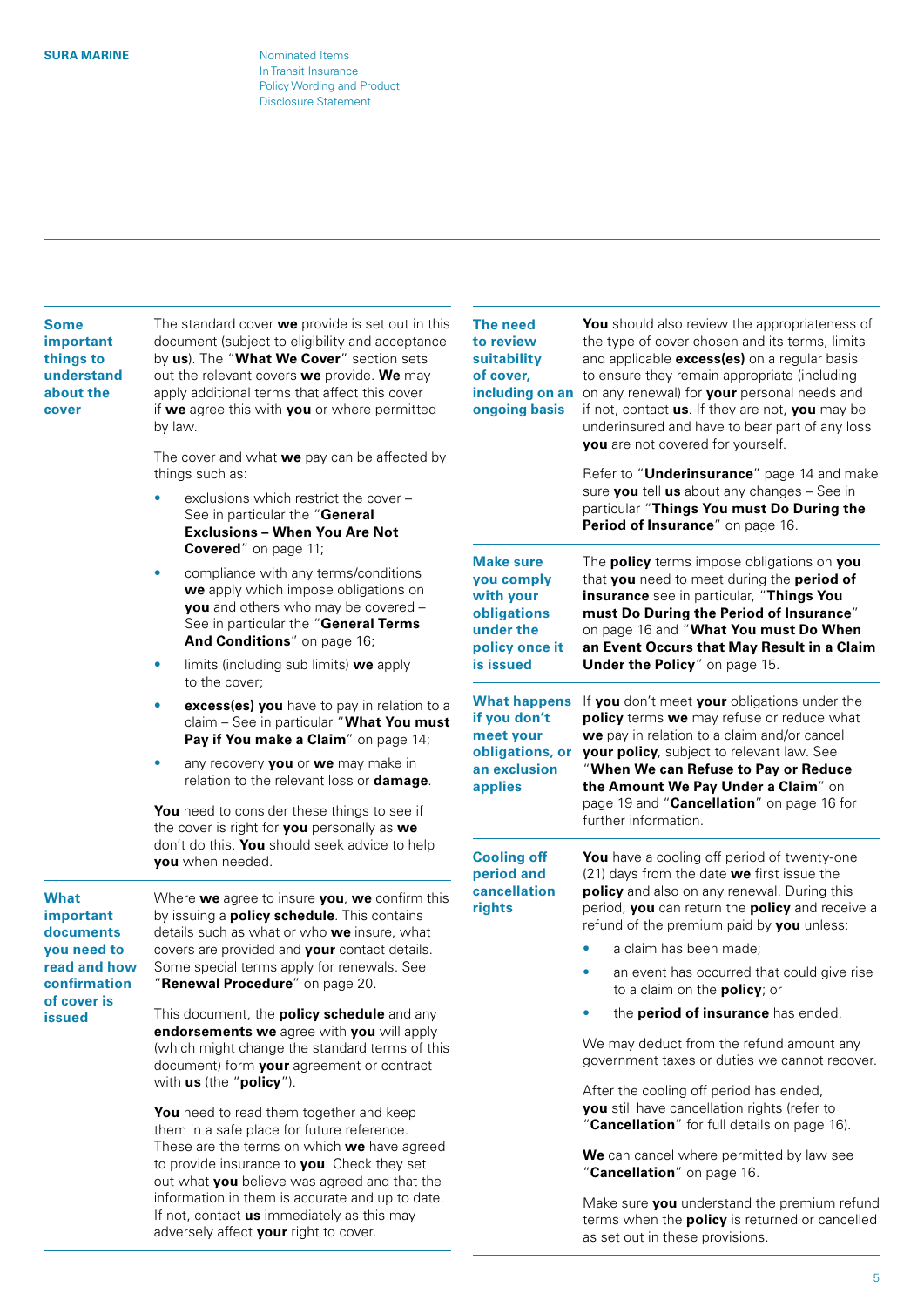| <b>Making</b><br>a claim                      | If you want to make a claim under the policy,<br>contact us.                                                                                                                                                                                                                                                                                                                                                                                                                                                                                                                                             |
|-----------------------------------------------|----------------------------------------------------------------------------------------------------------------------------------------------------------------------------------------------------------------------------------------------------------------------------------------------------------------------------------------------------------------------------------------------------------------------------------------------------------------------------------------------------------------------------------------------------------------------------------------------------------|
|                                               | If you are represented by someone (e.g., a<br>broker) speak with them in the first instance to<br>see what assistance they can provide.                                                                                                                                                                                                                                                                                                                                                                                                                                                                  |
|                                               | Make sure you start by reading and complying<br>with the claims conditions $-$ see "Making<br>A Claim" on page 15. If you don't, it may<br>adversely affect your rights to cover under the<br>policy and/or allow us to cancel the policy.                                                                                                                                                                                                                                                                                                                                                               |
| <b>Complaints</b><br>and disputes             | If you need to make a complaint, see the<br>"Complaints and Disputes Resolution<br>Process" on page 27.                                                                                                                                                                                                                                                                                                                                                                                                                                                                                                  |
| <b>Premium</b>                                | This is what you need to pay in return for<br>us issuing this insurance. We agree the<br>premium with you and how and when it must<br>be paid before we issue the insurance. See<br>"Premium" on page 16 for more details.                                                                                                                                                                                                                                                                                                                                                                               |
| <b>Impact of</b><br>acts of other<br>insureds | If there is more than one <b>insured</b> on the<br>policy, then anything that any of the other<br>insureds say, do or omit to advise applies to<br>and affects the rights to all of the insureds,<br>unless we expressly state this is not the case<br>in a term.                                                                                                                                                                                                                                                                                                                                        |
| <b>Marine</b><br><b>Insurance Act</b>         | To the extent this insurance is considered to<br>be a contract of marine insurance covered by<br>the Marine Insurance Act 1909 (Cth), that Act<br>and not the Insurance Contracts Act 1984 (Cth)<br>will apply. Under the Marine Insurance Act, a<br>contract of marine insurance is defined as "a<br>contract whereby the insurer undertakes to<br>indemnify the assured, in manner and to the<br>extent thereby agreed, against marine losses,<br>that is to say, the losses incident to marine<br>adventure." Refer to the Act for full details and<br>other provisions which affect this definition. |
| This is not all<br>you need to<br>know        | This only provides some important information<br>to be aware of. You must read the policy<br>for details of what your and our rights and<br>obligations are under this insurance.                                                                                                                                                                                                                                                                                                                                                                                                                        |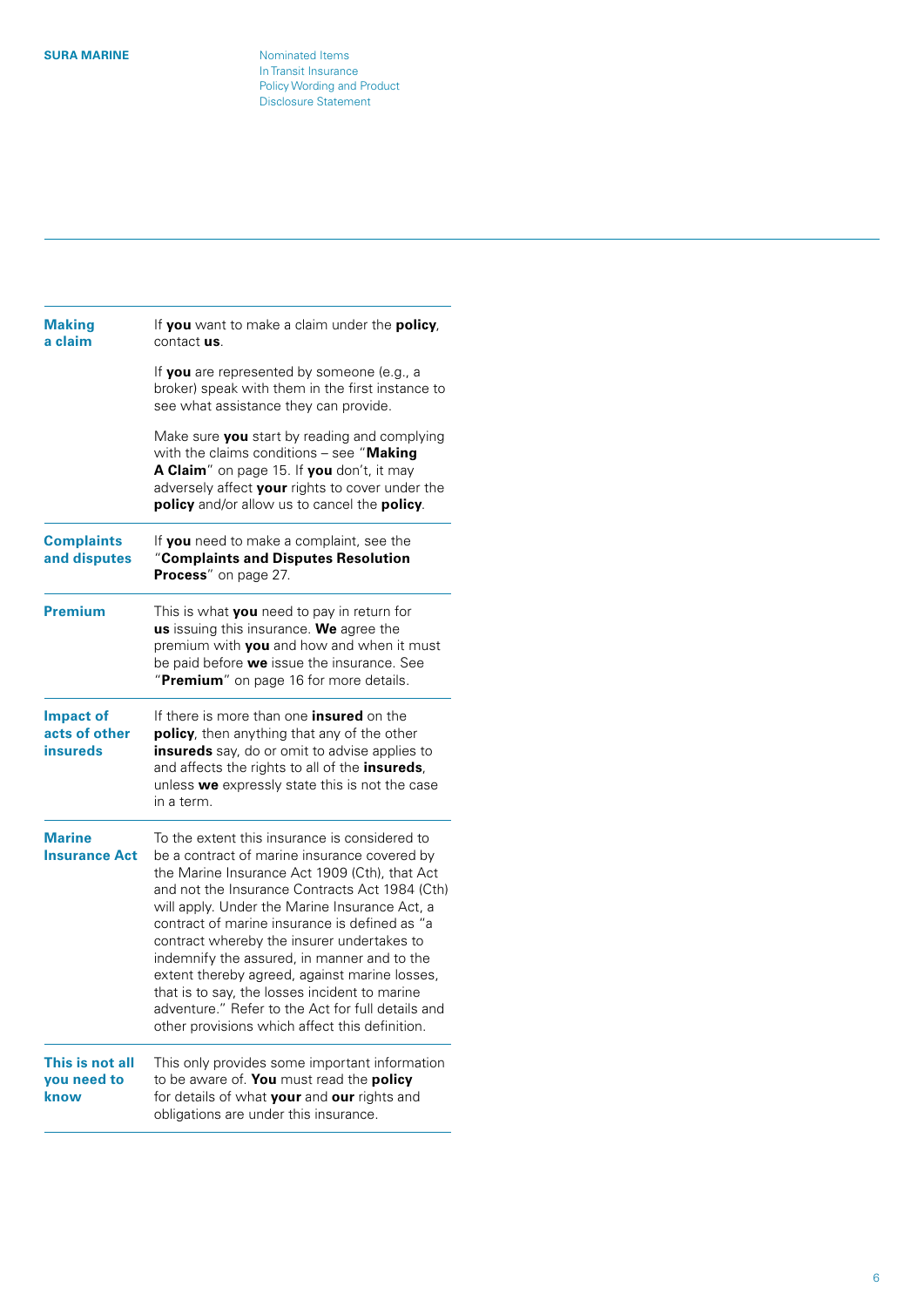# <span id="page-6-0"></span>**Words With Special Meaning**

The following key words and terms used in the **policy** which appear in **bold** (other than in headings) have a special meaning that appear below. Other words may be specially defined to have a meaning when used in relation to a **policy** section, term or condition.

**Accidental/accident/accidentally** means a sudden, violent, external, unusual and identifiable specific **event** which happens unexpectedly and is unintended by **you**.

**Agreed value** means the value of the **nominated item(s)** that **you** and **we** have agreed at the time of insuring **your nominated item(s)**, or at any renewal or variation and which is specified as the **sum insured** in the **policy schedule**. Unless **we** agree otherwise in writing, the **agreed value** shall not exceed the purchase price of the **nominated item(s)** by more than 15%.

**Conveyance** means any road, rail, ship, vessel, aircraft or postal service transport, including a trailer.

**Damage(d)** means any physical loss of, physical destruction of or physical **damage** to the **nominated item** or **unspecified item** so as to lessen its value or any physical loss.

**Debris** means the residue of **damaged nominated item** or **unspecified items** but does not mean material that is itself a pollutant or contaminant.

**Enclosed premises** means an area either fully or partially enclosed with secure and lockable entry and exit points.

**Endorsement** means a change in the terms and conditions of this insurance agreed to by **you** and **us**.

**Excess** means the amount of money specified in the **policy schedule** or otherwise stated in the **policy** that **you** must contribute for all claims arising out of one **event**. Any applicable excess will be advised to **you** before **you** agree to enter into this insurance with **us**.

**Event** means a single **event** or series of related **events**.

**Geographical limits** means anywhere in Australia.

**Market value** means cost to buy an item, of the same or equivalent age, condition, model and make as the **nominated item** or **unspecified item**. In the event of dispute over the **market value** of the **nominated item** or **unspecified item**, where agreed by **you** and **us**, an expert opinion of a valuer, surveyor, repairer (if applicable), or other suitable expert shall be engaged to offer an opinion at **our** cost.

**Nominated item** or **unspecified item** means the nominated item or unspecified items shown in the **policy schedule**.

**Period of insurance** means the period commencing on the effective date and ending on the expiry date as shown on the **policy schedule**, unless the **policy** ends earlier in accordance with its terms or law, in which case the **period of insurance** ends at that earlier time. Each renewal gives rise to a new contract and new **period of insurance** which is separate to any prior **period of insurance**.

**Policy** means this document, the **policy schedule** and any **endorsement(s)** or other document issued by **us** in writing **we** agree with **you** will apply (which might amend the standard terms of this document).

**Policy schedule** means the document of that name that **we** issue to **you**, whether for the first **period of insurance** or on any renewal of the contract or variation by way of **endorsement**, that specifies the **policy** number and other details of the cover provided by this **policy**.

**Reinstate/reinstatement** means to restore that part of:

- 1. the **nominated item** or **unspecified item** that is **damaged**; and
- 2. any undamaged part of the **nominated item** or **unspecified item** which has been dismantled,

but is not better or more extensive than its condition at the time of the damage, taking into consideration age, condition, depreciation and remaining useful life.

**Replace/replacement** means the cost to replace the **nominated item** or **unspecified item** with a new **nominated item** or **unspecified item** that has similar function, output and construction to that of the original **nominated item** or **unspecified item**, but is not better or more extensive than its condition at the time of the damage, taking into consideration age, condition, depreciation and remaining useful life.

**Sea** means all oceans, seas, bays, ports or tidal waters within Australia.

**Sum insured** means the **agreed value** of the **nominated item(s)** and the declared value of the **unspecified item(s)** stated in the **policy schedule**, the **policy** or any **endorsement** in relation to the relevant **nominated item(s)** or **unspecified item(s)**.

**Terrorism** means any act which may, or may not, involve the use of, or threat of, force or violence where the purpose of the act is to further a political, religious, ideological or similar aim or to intimidate or influence a government (whether lawfully constituted or not) or any section of the public.

**Theft** means theft or attempted theft.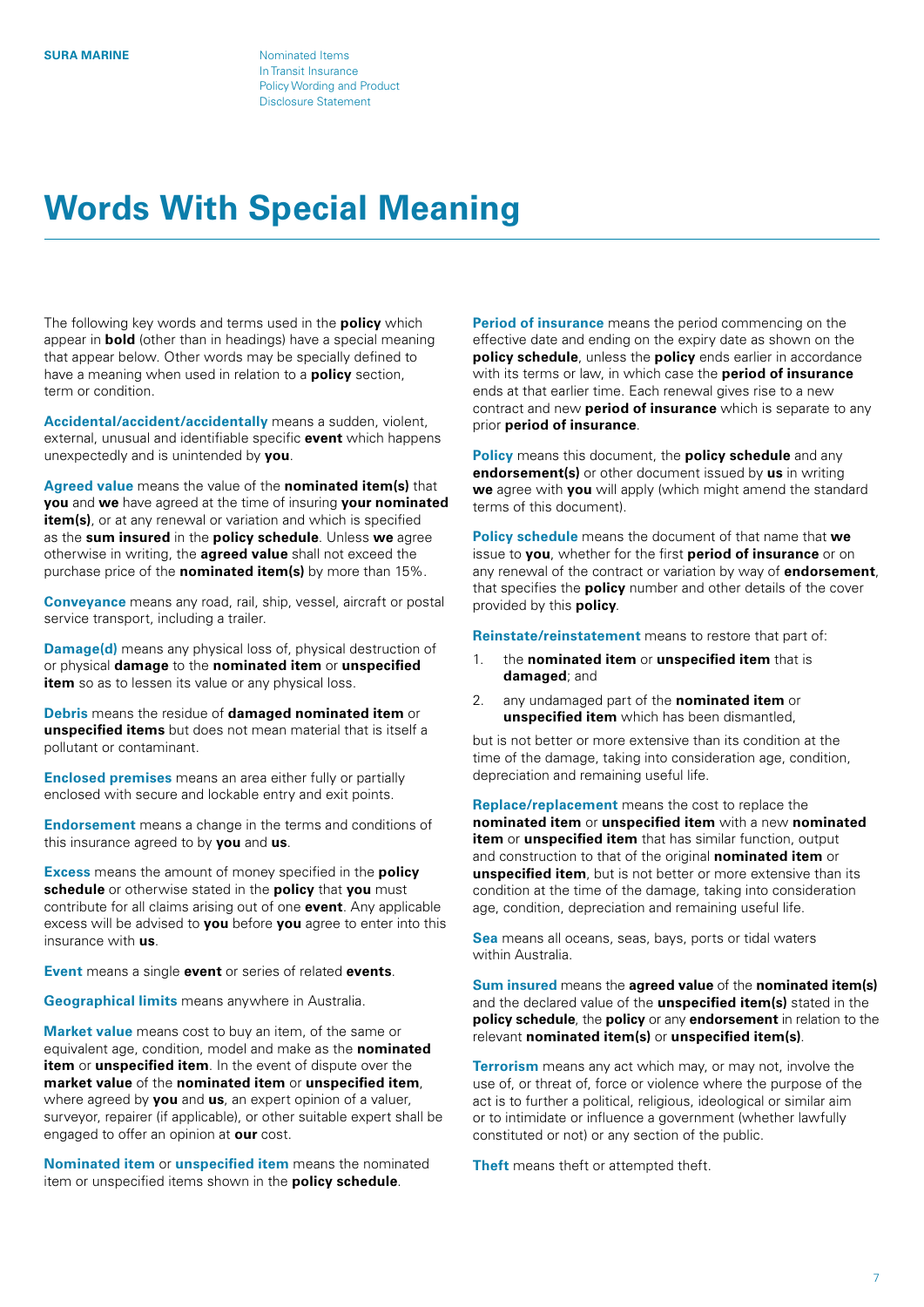**Third party beneficiary/ies** means persons who are not contracting parties to the **policy** but to whom the benefit of cover is extended by reason of Section 48 of the Insurance Contracts Act 1984) (Cth) that:

- are expressly specified in the **policy** as a person or type of person to which the benefit of cover is extended; or
- are listed in the **policy schedule** as "**third party beneficiaries**",

unless otherwise excluded, but only to the extent of their interest specified. See "**Third Party Interests**" clause for details on the rights and obligations of **third party beneficiaries** on page 20.

#### **Total loss** means:

- a loss that occurs when the **nominated item** or **unspecified item** is destroyed or damaged to such an extent that it can be neither recovered nor repaired for further use or is irretrievably lost; or
- the estimated cost of **reinstating**:
	- the **nominated item** exceeds the **agreed value**; or
	- the **unspecified item(s)** exceeds the **market value** of the **unspecified item(s)**.

**Unspecified item** means the unspecified item(s) stated on the **policy schedule**.

**We, our, us, Insurer, BHSI** means Berkshire Hathaway Specialty Insurance Company (incorporated in Nebraska, USA) ABN 84 600 643 034, AFS License No. 466713 in its own capacity and when acting through its agent SURA Pty Ltd ABN 36 115 672 350, AFSL 294313 trading as SURA Marine (SURA Marine).

**You, your, yours, insured** means the person(s), companies or firms named on the **policy schedule** as the "named insured" who have entered into the **policy** with **us**. They are the contracting **insured(s)**.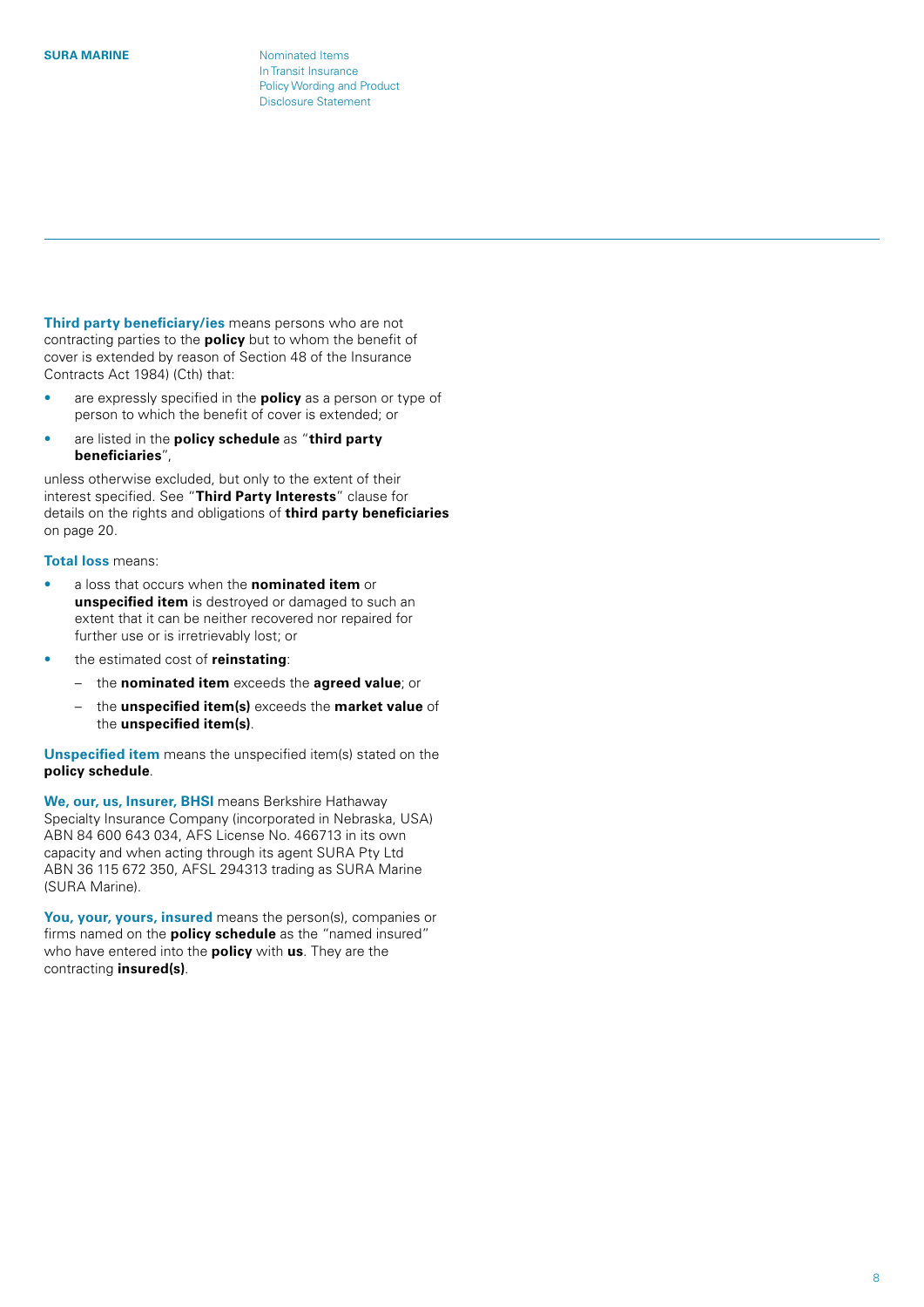# <span id="page-8-0"></span>**What We Cover**

The following covers described below are subject to the operation of the other terms and conditions (including limits, **excess** and exclusions).

For all covers the **event** giving rise to the relevant **damage** or loss must also occur:

- within the **geographic limits**; and
- during the **period of insurance**.

**We** will settle a valid claim in accordance with the "**How We Settle A Claim**" clause on page 13. This sets out matters such as:

- the basis on which **we** may **reinstate**, **replace** or pay **you** an amount up to the **market value** or **agreed value** amount (as applicable) for the **nominated item** or **unspecified item**;
- any **excesses you** must contribute yourself; and
- some of the limits (or sub limits) that apply.

# **Transit Cover (Automatically Included)**

#### **We** cover **you**:

- for **damage** to **nominated items** or **unspecified items** in transit by a **conveyance** caused by:
	- accident;
	- the deliberate act of a third party; and/or
	- for transit by **sea** by jettison or as a result of general average sacrifice.
- where the transit by a **conveyance** is by **sea**, for general average and salvage charges incurred by **you** in relation to the **nominated item** or **unspecified items**, in accordance with the contract of affreightment and the governing law and practice, incurred in connection with avoiding the **damage** covered by the **policy**.

The **event** giving rise to the **damage** or loss must occur while in transit by a **conveyance** during the **period of insurance** and within the **geographical limits** noted in the **policy schedule**.

# **Static Risks Cover (Optional)**

The following optional Static Risk Cover only applies where specified as applicable in the **policy schedule**. The cover only applies to the extent the **damage** or loss is not otherwise covered under the Transit Cover.

**We** cover **you** for **damage** to **nominated item** or **unspecified items** whilst in the **geographic limits** caused by:

- **accident**; or
- the deliberate act of a third party.

# **Automatic Extensions to Transit Cover Only**

### **Transit by third parties**

Cover is automatically extended for the **nominated item** or **unspecified items** being conveyed to their intended destination in or on the **conveyance** while in the care custody or control of a person other than **you** (such as carriers, freight forwarders, airlines or shipping companies).

# **Automatic Extensions to Transit Cover or Static Risks Cover**

# **Removal of debris/clean up costs**

Where **we** approve a valid claim made under the above Transit Cover or applicable Static Risk Cover, **we** cover **you** in relation to the covered **event** for all costs and expenses necessarily and reasonably incurred in:

- unloading, removing and disposing of the relevant **damaged** or destroyed **nominated item** or **unspecified items**; and
- clean up of **debris** on the site where the covered **event** occurred.

This cover is subject to a limit of \$5,000 for any one covered **event** giving rise to a claim unless otherwise specified in the **policy schedule** and (to the extent permitted by law) provided the costs are not recoverable under any other policy of insurance.

### **Loading and unloading risks**

Cover is extended for insured events which occur while loading and unloading the **nominated item** or **unspecified items** as follows:

- cover commences when a **nominated item** or **unspecified item** is first moved from the situation it is stored at for the specific purpose of loading onto the conveyance to be conveyed to a destination other than the situation it is stored at (intended destination); and
- cover ends when the **nominated item** or **unspecified item** is last moved when being delivered at the intended destination by the **conveyance** but not exceeding 72 hours after unloading from the **conveyance**.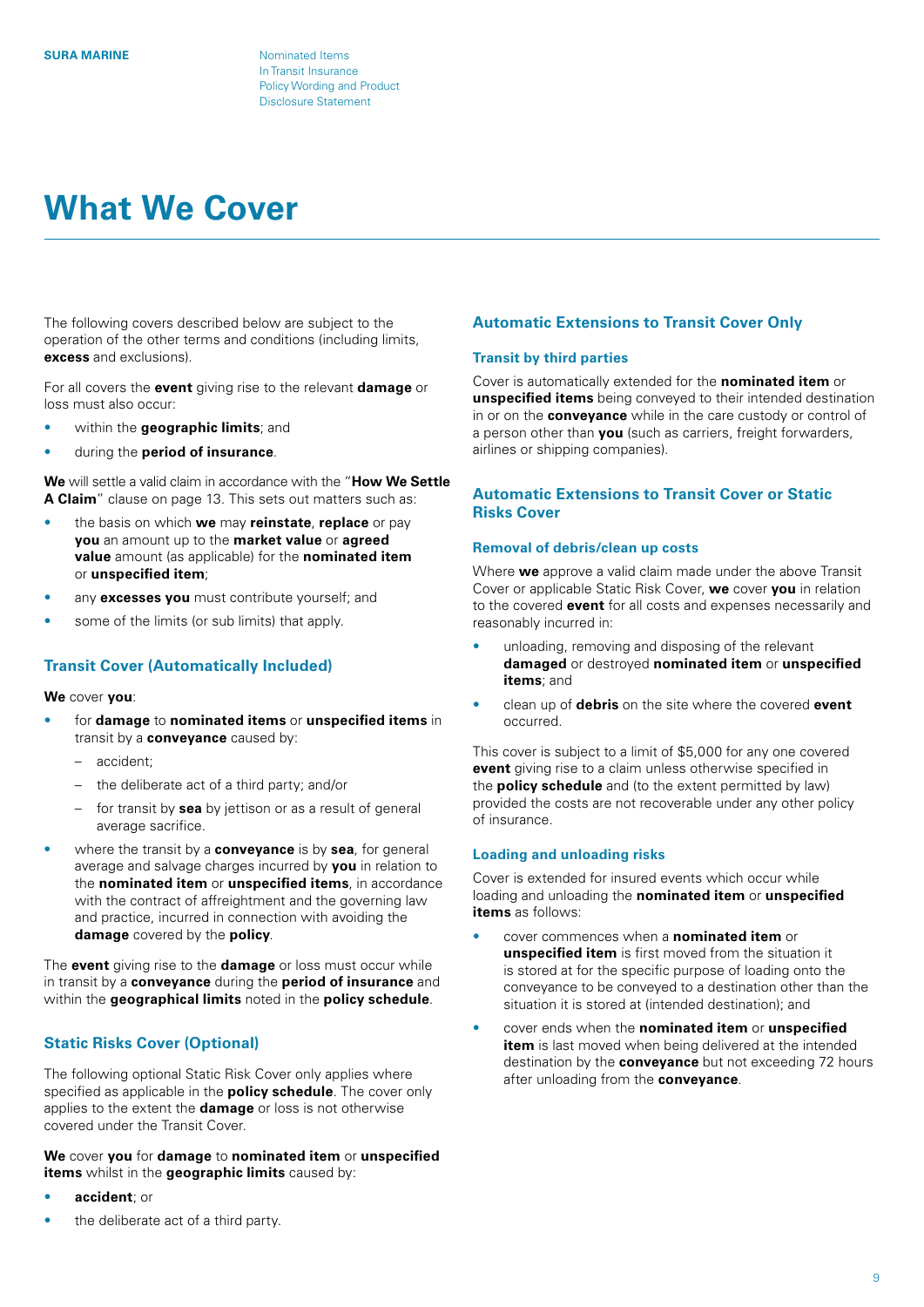# <span id="page-9-0"></span>**Temporary cover for addition of new items**

**We** will provide temporary cover for a maximum 60 consecutive days, for any additional or replacement items purchased, leased, borrowed or hired by **you** (and for which **you** are legally liable) during the **period of insurance** provided that:

- the item is of a similar type and kind to a **nominated item** or **unspecified item** covered under the **policy** at that time;
- **you** pay or agree to pay **us** any additional premium that **we** would have charged for that item had it been added at the time it was purchased, leased, borrowed or hired by **you**; and
- the **excess** shall be the same as that applicable to items of similar type and kind currently insured under the **policy**.

Cover will not exceed the lesser of \$5,000 or:

- the **market value** of the **unspecified item(s)**, unless **we** have agreed otherwise with **you** and an alternative **sum insured** is shown in the **policy schedule**; or
- the **agreed value** of the **nominated item(s)** unless **we** have agreed otherwise with **you** and an alternative **agreed value** is shown in the **policy schedule**.

Cover on the item ceases 60 consecutive days from the date the item was purchased, leased, borrowed or hired by **you**.

If cover is to continue on the item:

- **you** must give **us** full details of the item during the 60 consecutive day temporary cover period;
- **you** must obtain **our** agreement to cover **your replacement** item; and
- **you** must pay or agree to pay any extra premium **we** require.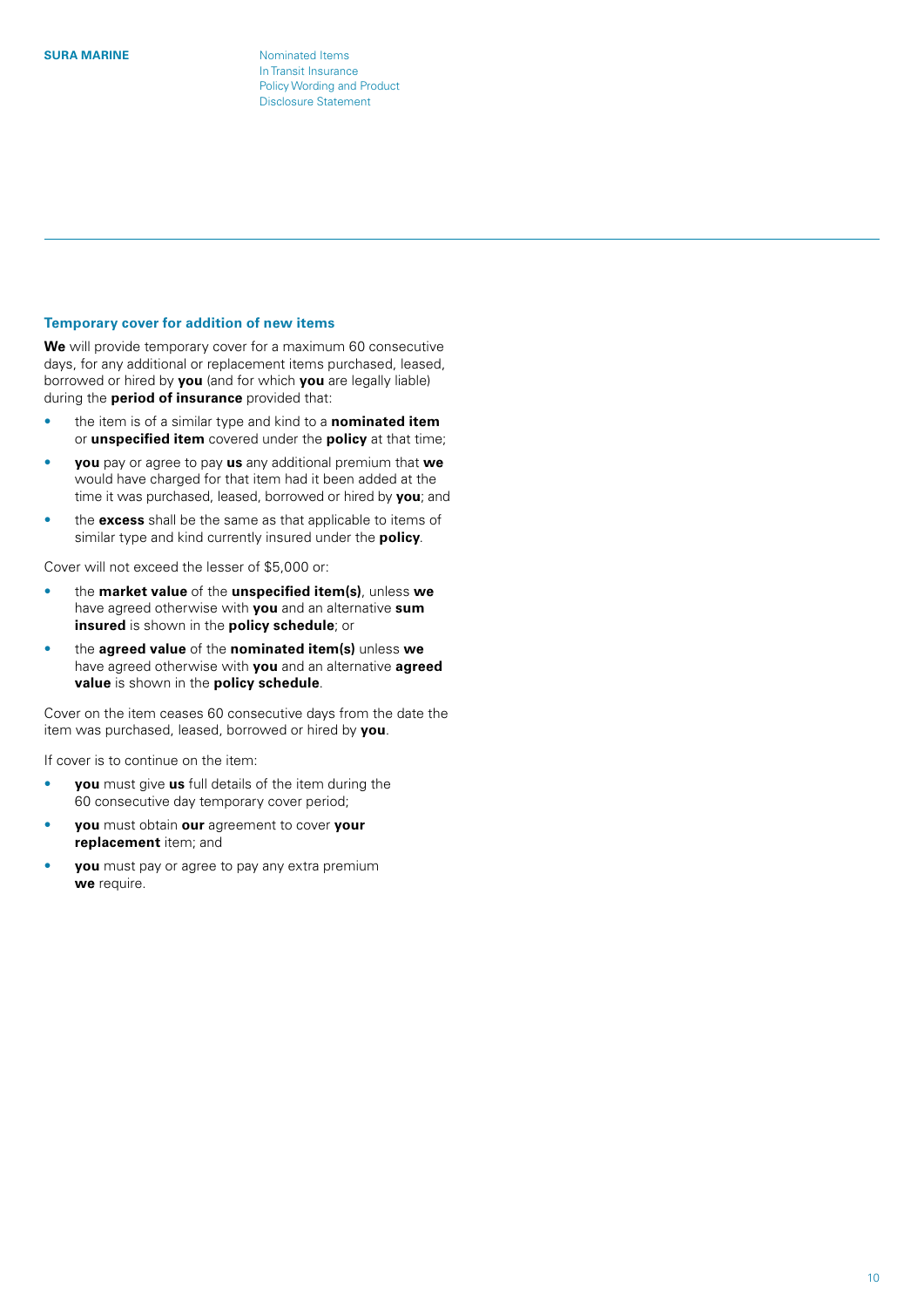# <span id="page-10-0"></span>**General Exclusions – When You Are Not Covered**

Please note: other exclusions may apply under the policy – for example in an **endorsement**. If an exclusion applies **we** may refuse or reduce what we pay in relation to a claim and/or cancel **your** policy, subject to relevant law. See in particular, "**When We can Refuse to Pay or Reduce the Amount We Pay Under a Claim**" on page 19 and "**Cancellation**" on page 16 for further information.

The **policy** does not cover loss of or **damage** to the **nominated item** or **unspecified items** or liability or expense:

#### **Electrical, mechanical and electronic failure**

caused by electronic, electrical or mechanical failure where there is no external visible evidence of **damage** from an **event** covered by the **policy**.

#### **Theft without forcible and violent entry**

caused by **theft** from unattended road transport vehicles or their carrying compartments where there is no visible evidence that the **theft** has resulted from:

- forcible and violent entry, or
- violent force in breaking or circumventing security devices.

### **Lawful seizure, confiscation, expropriation**

caused by the lawful seizure, confiscation, nationalisation or requisition of the **nominated item** or **unspecified items**.

# **Radioactive contamination**

directly or indirectly caused by or contributed to, by or arising from:

- ionizing radiations from or contamination by radioactivity from any nuclear fuel or from any nuclear waste or from the combustion of nuclear fuel.
- the radioactive, toxic, explosive or other hazardous or contaminating properties of any nuclear installation, reactor or other nuclear assembly or nuclear component thereof.
- any weapon or device employing atomic or nuclear fission and/or fusion or other like reaction or radioactive force or matter.
- the radioactive, toxic, explosive or other hazardous or contaminating properties of any radioactive matter. The exclusion in this sub-clause does not extend to radioactive isotopes, other than nuclear fuel, when such isotopes are being prepared, carried, stored, or used for commercial, agricultural, medical, scientific or other similar peaceful purposes.
- any chemical, biological, bio-chemical and electromagnetic weapons.

#### **Terrorism**

directly or indirectly caused by or contributed to, by or arising from **terrorism**, and/or steps taken to prevent, suppress, control or reduce the consequences of any actual, attempted, anticipated, threatened, suspected or perceived **terrorism**, unless caused by a terrorist or any person acting from a political motive while the **nominated item** or **unspecified items** are aboard a **conveyance**.

#### **War**

directly or indirectly caused by or contributed to, by or arising from war, acts of war (whether war be declared or not), rebellion, revolution, lawful seizure, confiscation, nationalisation, requisition, destruction or **damage** by or by the order of any government, public or local authority unless the **nominated item** or **unspecified items** are aboard a conveyance.

#### **Theft in the open air**

caused by **theft** from any yard or other open space, or any veranda, pergola, carport or other open sided structure which cannot be fully enclosed by the use of doors and/or windows unless there has been a threat of immediate violence or violent intimidation.

# **Employee theft**

**theft** by employees.

#### **Consequential loss**

loss of use, loss of earning capacity and any consequential financial loss of any kind.

#### **Atmosphere**

caused by the action of light or atmospheric conditions or gradually developing conditions.

#### **Dishonesty**

caused by the dishonesty of **you** or others to whom **nominated item** or **unspecified items** may be delivered, entrusted, loaned or rented.

#### **Unexplained losses**

caused by any unexplained inventory shortage or disappearance resulting from clerical or accounting errors, or shortage in the supply or delivery of materials or goods.

#### **In use sporting equipment**

caused to sporting equipment while in use.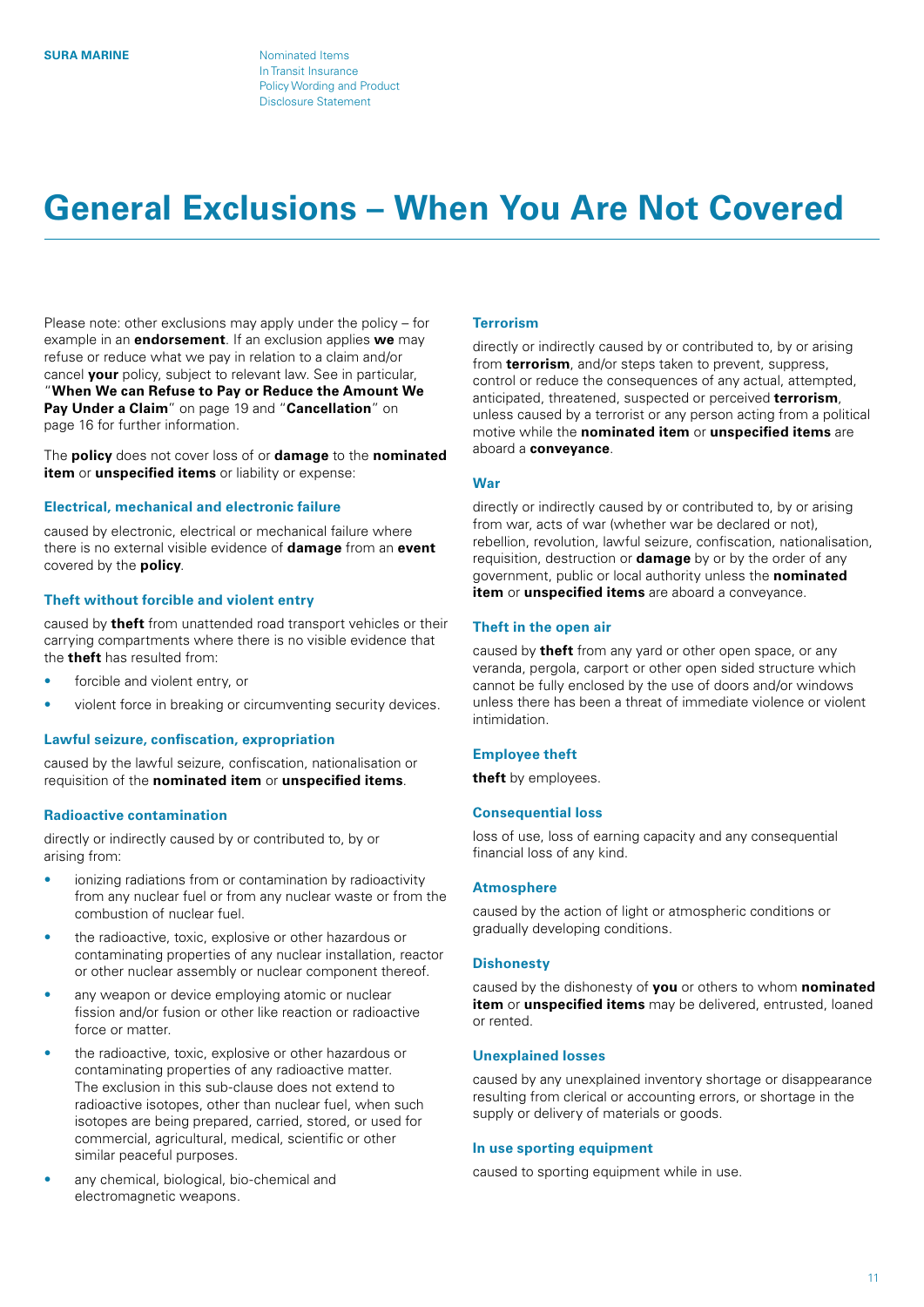# **Operating insured boat or motor vehicle/cycle/ go-kart/helicopter**

caused while an insured boat or helicopter is being operated or motor vehicle/cycle/go-kart is being towed or being moved on its own wheels or under its own power.

# **Sanctions limitation and exclusion clause**

where a claim payment would breach any sanction, prohibition or restriction under United Nations resolutions or the trade or economic sanctions, laws or regulations of Australia, the European Union, United Kingdom or United States of America, or any local autonomous sanctions.

# **Other insurance**

to the extent permitted by law, the **policy** does not cover any loss, liability, **damage** or expense which is insured or would, but for the existence of or cover provided under the **policy**, be insured by any other policy or policies (whether such insurance is primary, excess, contingent or on any other basis and regardless of the nature, kind, date of issue or limits of such other insurance). The intent is that the **policy** shall not be drawn into contribution with such other insurance.

Where the above clause is not effective, if at the time of any claim there is other insurance covering the same risk or any part thereof, **we** shall not be liable for more than **our** rateable proportion thereof.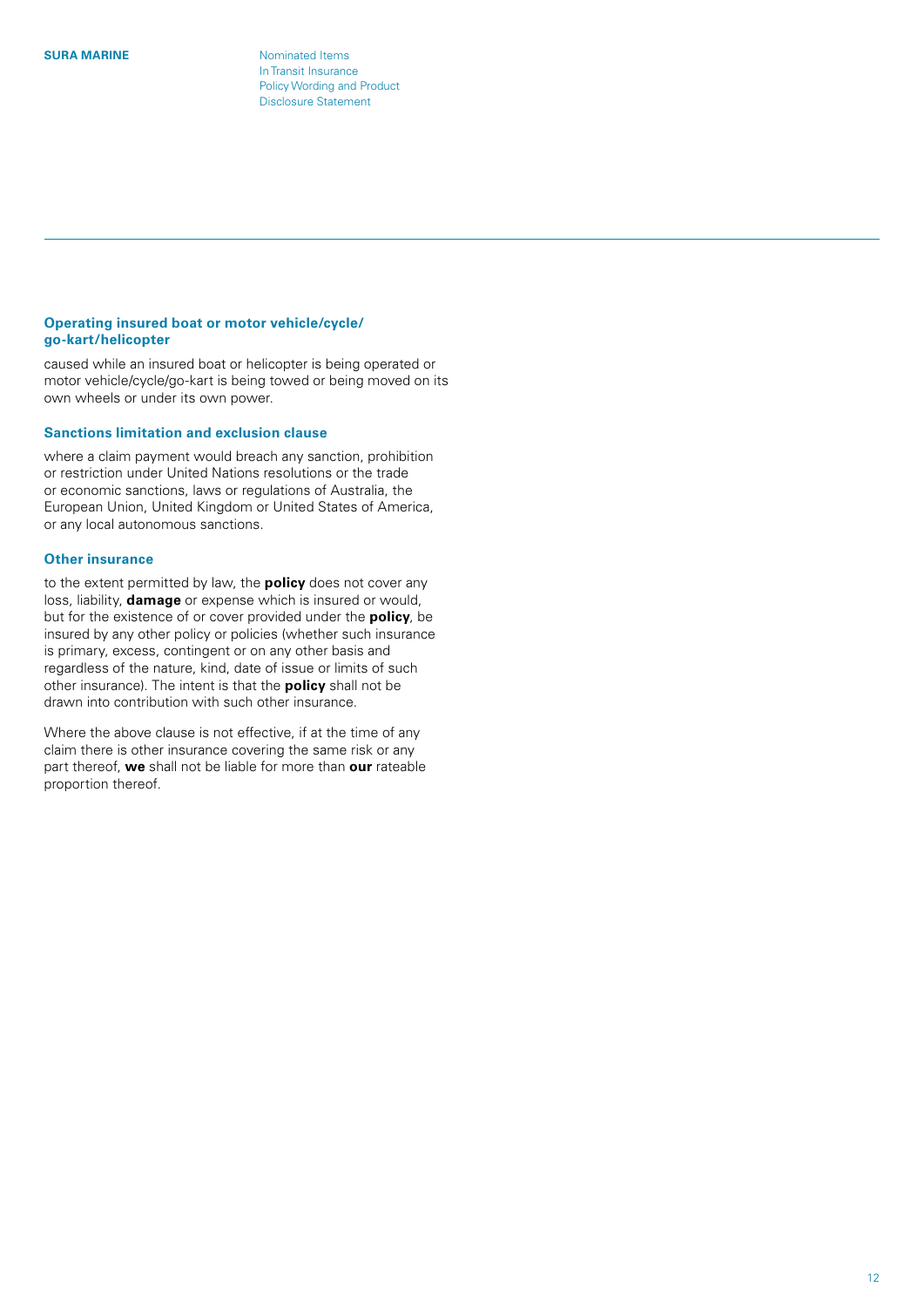# <span id="page-12-0"></span>**How We Settle A Claim**

### **Basis of Claim Settlement**

Subject to the other provisions of this section "**How We Settle A Claim**" and subject to the other policy terms, in settling any valid claim under the **policy we** will, at **our** option (to be exercised reasonably):

#### for a **total loss:**

- a) pay the **agreed value** of the **damaged nominated item** specified in the **policy schedule**;
- b) pay the **market value** of the **damaged unspecified item(s)**, but no more than the **sum insured** stated against the **unspecified item(s)** in the **policy schedule**,

subject to any relevant limit or sub limit specified to apply in relation the item in the **policy**, whichever the lesser.

We will not pay for any unrepaired **damage** in addition to the **market value** or **agreed value**.

Where **we** pay **you** for a **total loss**, **you** agree that **we** are entitled (but not obliged) to take ownership of any salvage or remaining **nominated item** or **unspecified items** or parts thereof.

#### for a **partial loss:**

- a) **replace** or **reinstate** any **damaged nominated item** or **unspecified item** (or items) and any **damaged** unspecified item(s);
- b) pay the lesser of the **agreed value** or **market value** of the **damage** to **replace** or **reinstate** any **damaged nominated item** or **unspecified item** (or items) and any **damaged** unspecified item(s),

subject to any relevant limit or sub limit specified to apply in relation the item in the **policy**, whichever the lesser.

We will not pay for any unrepaired **damage** in addition to the **market value** or **agreed value**.

The applicable **excess** will be deducted from the claim settlement as well as any overdue premium amounts.

### **Multiple items/pairs and sets/alterations**

In settling a valid claim:

- for multiple **nominated items** or **unspecified items** included in a single **sum insured**, **we** may pay the claim using a combination of the above options.
- for any part of a pair, set or collection: **we** will not pay more than the **agreed value** for **nominated items** or **market value** for **unspecified items** of the part which is lost or **damaged**. No allowance will be made for any reduction in the value of the remaining part or parts of the pair, set or collection.
- we will not be responsible for the cost of any alterations, improvements or overhauls carried out in the course of repair or **replacement** resulting from the insured **event** the subject of the valid claim.
- − where the **damage** is confined to part of an insured item, **we** will cover **you** in respect of that part only plus the costs of any undamaged part of the **nominated item** or **unspecified item** which has been dismantled to enable the restoration of the **damaged nominated item** or **unspecified item** and necessary dismantling and reassembling.

#### **Brands/labels**

In the event of **damage** of **nominated item** or **unspecified items** bearing embossed or indented brands or labels or other permanent markings identifying **you** as the manufacturer or supplier, or exclusive and/or secret formula that may be involved, the **damaged nominated item** or **unspecified items** may be retained by you to dispose of as **you** see fit provided a reasonable salvage allowance is agreed for the value of the **damaged nominated item** or **unspecified items** and this allowance is deducted from the claims settlement.

Where only the labels of the **nominated item** or **unspecified items** are **damaged** by the insured **event**, the amount payable by **us** is limited to the reasonable cost of reconditioning and relabelling, subject to **our** liability not exceeding the **market value** of the **nominated item** or **unspecified items**.

#### **Compensation from other parties (waiver of rights)**

Where another party is liable to compensate **you** for any **damage** or loss which is covered by the **policy** but where **you** have agreed not to seek recovery of any monies from that party, then **we** will not provide cover under the **policy** for the amount of such **damage** or loss for which recovery rights have been waived by you, and may reduce **our** liability under the **policy** as permitted by law.

#### **Per item limitation**

The claim settlement for any **nominated item** or **unspecified item** that does not have an individual specified **sum insured** listed next to it in the **policy schedule** but is within a class of **nominated item** or **unspecified item** that is subject to a total value **sum insured** for all such **nominated item** or **unspecified items** of that class, will be limited to \$500 or any other amount shown in the **policy schedule** for that class in which case the amount shown in the **policy schedule** will apply.

#### **Sums insured**

The **sums insured** apply to **damage** caused by any one **event** or series of **events** caused by the one occurrence.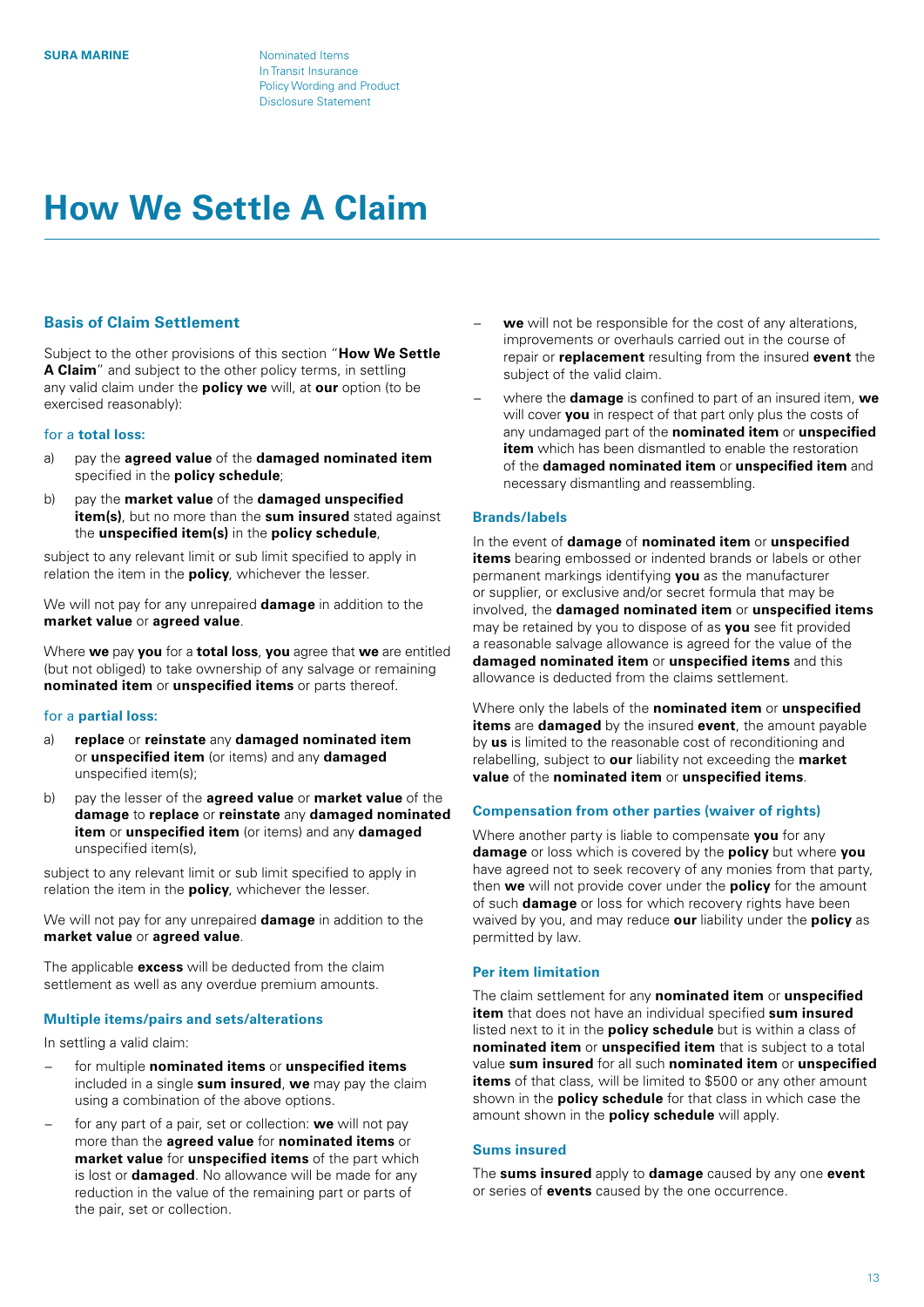#### <span id="page-13-0"></span>**Underinsurance**

If the **market value** of all of the **unspecified item(s)** covered under the **policy** at the time of loss or **damage** is higher than the **sum insured** specified in the **policy schedule**, **we** may pay **you** an amount less than the **sum insured** in accordance with the provisions of the Marine Insurance Act 1909 (Cth) and the Insurance Contracts Act 1984 (Cth) (as applicable) and otherwise **we** agree to pay **you** as provided below.

For **partial losses** on a **nominated item** for which an **agreed value** is individually specified – If the value of the **nominated item** at the time of the happening of the insured **event** is greater than the agreed value in respect of that item, **you** will only receive cover for the proportion of the **damage** that the **agreed value** of that item bears to the **market value** of that item.

For any **unspecified item(s)** listed in the **policy schedule you** will only receive cover for the proportion of the loss or **damage** that the total **sum insured** bears to the total value of all **items** insured.

**We** will not pay for **damage** to **nominated item** or **unspecified items** covered by the **policy** under more than one cover of the **policy** in respect of the same item and occurrence.

# **What You must Pay if You make a Claim**

**You** must pay an **excess** as a contribution to **Your** claim that the **policy** states applies to the claim.

Limits and sub-limits of liability and **sums insured** apply in addition to, and are not reduced by, the amount of any applicable **excess**.

If more than one **excess** is payable under the policy for any claim or series of claims arising from the one **event you** must pay the highest applicable **excess**, but **you** pay only one **excess**.

For all claims other than a claim for **theft** of **nominated item** or **unspecified items** left in or on trailers detached from a vehicle below, the standard **excess** specified in the **policy schedule** applies unless the **policy schedule** states otherwise.

Where the "**Theft from open air**" cover option is shown as being insured in the **policy schedule** and there is a valid claim for **theft** of **nominated item** or **unspecified items** left in or on a trailer detached from a **vehicle** the **excess** payable for such a claim is:

- trailers parked on-street: 25% of the amount of the claim covered by the **policy**;
- trailers parked off-street: 10% of the amount of the claim covered by the **policy** or \$1,500 whichever is higher; or
- trailers parked in a fully enclosed building: standard **excess** specified in the **policy schedule**,

unless and to the extent expressly amended in the **policy schedule**.

For the purposes of this **excess** clause, "**street**" means a road designated by the applicable authority as a public road.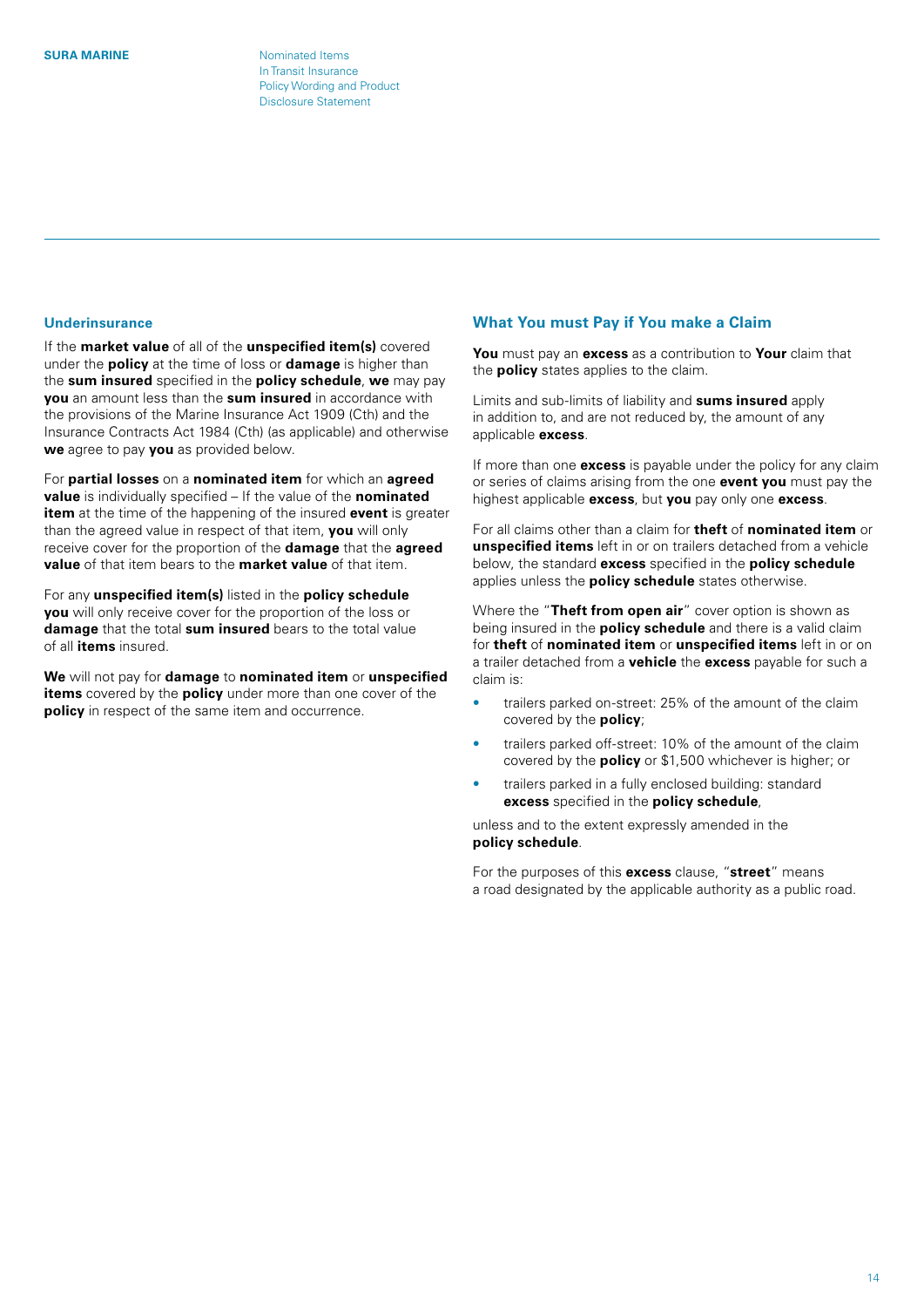# <span id="page-14-0"></span>**Making A Claim**

Please note: If **you** don't meet **your** obligations under the policy terms **we** may refuse or reduce what **we** pay in relation to a claim and/or cancel **your** policy, subject to relevant law. See in particular, "**When We can Refuse to Pay or Reduce the Amount We Pay Under a Claim**" on page 19 and "**Cancellation**" on page 16 for further information.

# **What You must Do When an Event Occurs that May Result in a Claim Under the Policy**

If there is any loss or **damage** which may result in a claim under the policy, **you** must:

- inform the police as soon as reasonably possible of any malicious **damage**, **theft**, attempted **theft** or loss of property and best endeavours are to be made to obtain a crime reference number.
- advise **us** as soon as possible, telling **us** how the **damage**, loss or liability occurred and give **us** all the reasonable information, proof and assistance **we** may require to prosecute, defend or settle **your** claim.
- take all reasonable measures to avoid or minimise any loss. **damage** or expense (including all reasonable action to recover lost or stolen property). **You** must not authorise the repair or **replacement** of anything without **our** prior written consent unless for safety reasons or to minimise or prevent further imminent **damage** or liability.
- not:
	- admit guilt or liability, or make a promise or offer of payment in connection with any claim; or
	- offer or agree to settle any claim;

without **our** written consent.

- ensure that all rights against carriers, bailees or other third parties are properly preserved and exercised.
- keep evidence of any **damage** to the **nominated item** or **unspecified item** or other loss.
- inform **us** if your **nominated item** or **unspecified item** is insured under any other insurance and if there is any other insurance **you** have or could benefit from that may pay or partially pay the claim and details in relation to this insurance **we** may reasonably require.
- give **us** notice, as soon as reasonably possible, of the commencement of any legal proceedings against **you**.
- otherwise give **us** all information and assistance which **we** may reasonably require, including any details **we** may request regarding any pre contractual disclosures or representations made by **you**.

# **Our Right of Recovery**

**We** have the right to recover from any person against whom **you** may be able to claim to the extent of **your** loss or **damage we** cover **you** for. **We** will have full discretion in the conduct, settlement or defence of any claim in **your** name. **We** will act reasonably having regard to **your** interests and will keep you informed if **you** ask **us** to. The amount recovered will be applied in accordance with the **Subrogation** clause below.

**You** must cooperate with **us** and provide reasonable assistance to **us** in any recovery action we may take.

# **Subrogation**

Where a recovery is obtained from a carrier or other third party, such recovery shall be apportioned between **you** and **us** in the same proportion as **we** have each borne such loss.

# **Fraud**

If any claim in whole or part is fraudulent or false in any respect **we** may be entitled to avoid paying the claim or reduce the amount of the claim settlement. In some circumstances **we** may also be able to cancel **your** policy.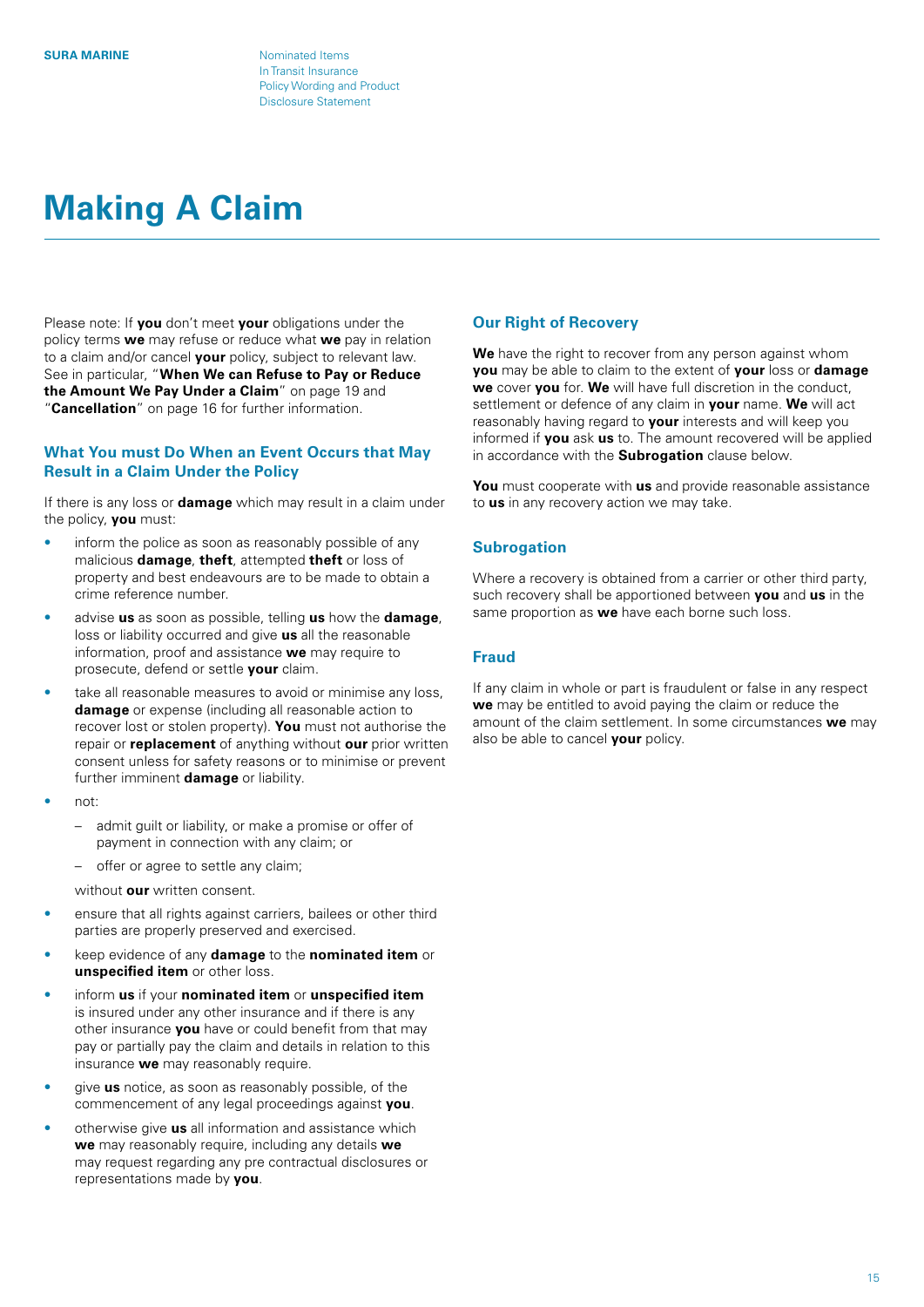# <span id="page-15-0"></span>**General Terms And Conditions**

Please note: If **you** don't meet **your** obligations under the policy terms **we** may refuse or reduce what **we** pay in relation to a claim and/or cancel **your** policy, subject to relevant law. See in particular, "**When We can Refuse to Pay or Reduce the Amount We Pay Under a Claim**" on page 19 and "**Cancellation**" on page 16 for further information.

# **Things You must Do During the Period of Insurance**

#### **You** must:

If you become aware of any changes to the facts or circumstances which existed when this insurance commenced that **you** know or ought reasonably to have known is relevant to **our** decision to insure **you** and the terms on which **we** will insure **you** (for example, ownership of the **nominated item** or **unspecified items** or changes in total value of class **nominated item** or **unspecified items**) or other circumstances that affect the situation or property insured, **you** must notify **us** in writing as soon as reasonably possible.

If **we** agree to the change **we** will do so in writing and **you** must pay **us** any additional premium **we** require.

**We** may cancel **your** policy if there is a change and **we** can't reach an agreement with **you** on altered terms and conditions or premium or **we** are no longer prepared to insure **you** because there has been a material change to the risk.

- If **you** want to make a change to the policy (for example to increase **your** sums insured or to take out additional cover options that may be available), contact **us** and the change only becomes effective if and when **we** agree to it in writing. **We** give **you** a new **policy schedule** detailing the change.
- comply with all statutory obligations, by-laws, regulations, public authority requirements and safety requirements.
- take all reasonable care to prevent or minimise loss, destruction, expense, or **damage** covered by the **policy**.

# **Premium**

Where **we** have agreed to issue cover, **we** do so in return for **your** paying or agreeing to pay **us** the premium in a lump sum annually by the due date we tell **you** when **you** apply. It includes an amount to take into account any taxes and government charges which will be shown on **your policy schedule**. It is also based on what **we** consider to be the likelihood of a claim being made on **your policy** and other commercial factors. The factors, and the degree to which they affect **your** premium, will depend upon the information **you** provide to **us** and can change on renewal. The factors include (amongst others):

- value of items or declared value.
- **sum(s) insured**
- cover options selected.
- the type of items **you** wish to insure.
- **vour** claim history and experience.

Minimum premiums can apply. Discounts/ entitlements may also apply to the base premium calculated prior to any taxes being added if **you** meet certain criteria **we** set. These may be rounded up or down by **us** and only apply to the extent any minimum premium is not reached. If more than one can apply **we** apply each in a predetermined order to the premium (excluding taxes and government charges) as reduced by prior applied discounts/entitlements.

**You** can ask **us** for further information if **you** need to.

If **you** do not pay **your** premium by the due date, the policy may be cancelled and **you** may not be able to make a claim. **We** will send **you** a notice advising **you** of cancellation.

**We** may deduct any outstanding premium amount or incorrectly refunded premium, from any claim payment.

# **Cancellation**

# **Cancellation by you**

To the extent your cooling off rights do not apply (see page 5), **you** may cancel **your policy** at any time by contacting **us** and giving **us** notice of cancellation. Cancellation will take effect from the date **your** notice is received by **us** or any other date if mutually agreed. If **you** do not exercise **your** right to cancel **your policy**, it will continue in force and **you** will be required to pay the premium.

### **Cancellation by us**

**We** may cancel the policy pursuant to any right at law by giving **you** written notice to that effect. Where the Insurance Contracts Act 1984 (Cth) applies, this includes where:

- **you** have:
	- failed to comply with the duty of utmost good faith;
	- failed to comply with **your** to take reasonable care not to make a misrepresentation to us before **we** entered into the policy;
	- failed to comply with a provision of the policy, including a provision with respect to payment of the premium;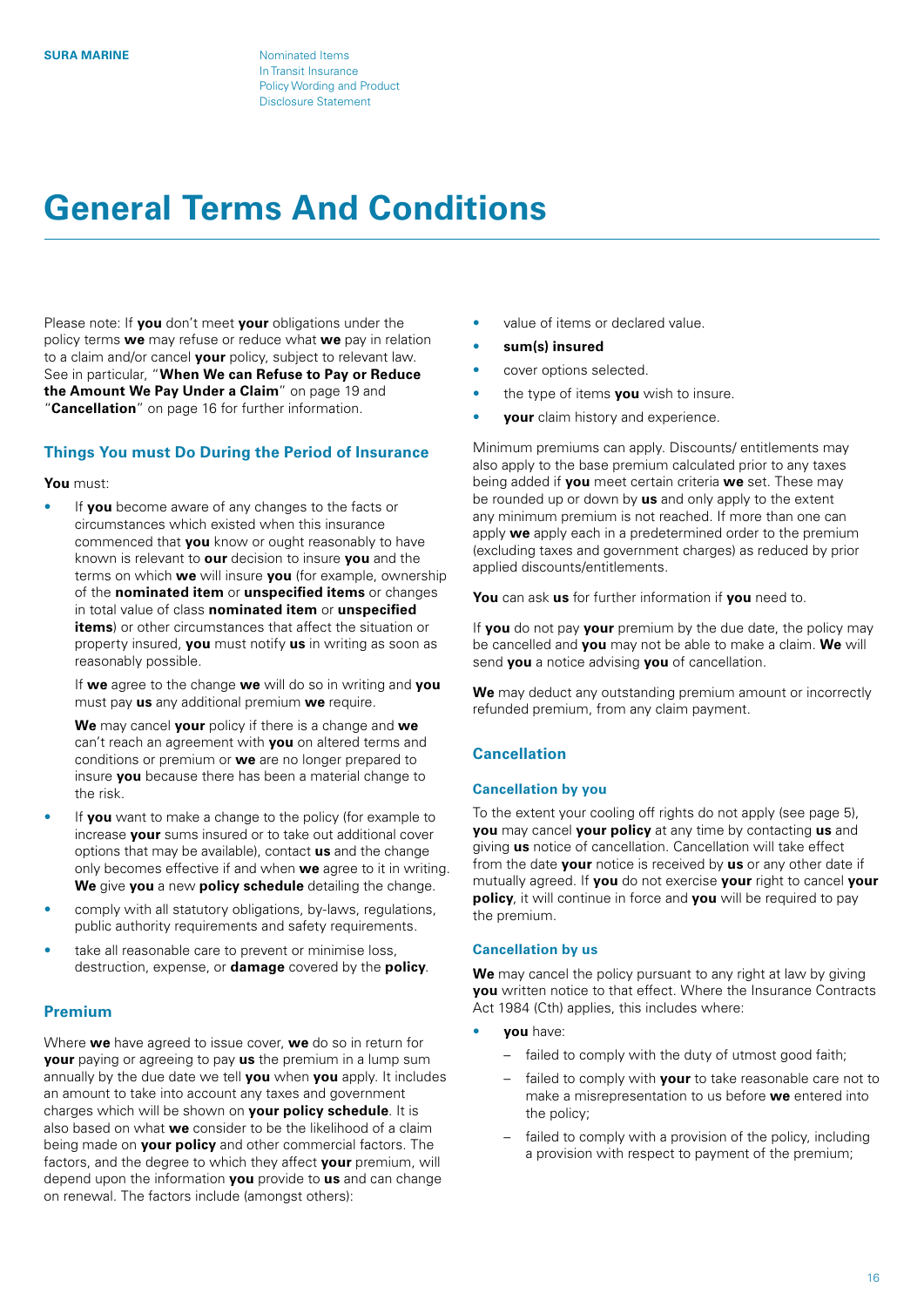- <span id="page-16-0"></span>– made a fraudulent claim under the policy or any other policy of insurance (whether with us or some other insurer) that provided insurance cover during any part of the period during which the policy provides insurance cover; or
- failed to notify **us** of any specific act or omission or failure that has occurred after the Policy is entered into where notification is required under the terms of the policy.
- the effect of the policy is to authorise **us** to refuse to pay a claim, either in whole or in part, by reason of an act or omission or failure of **you** or of some other person and, after the policy was entered into, such an act or omission or failure has occurred.

When **we** cancel the policy, it will have effect from whichever of the following times is the earliest (unless **we** tell **you** otherwise in **our** cancellation notice):

- the time when another policy of insurance replacing the policy is entered into; or
- 4 o'clock in the afternoon of the third (3rd) business day after the day on which notice was given to **you** unless the policy is in force because of section 58 of the Insurance Contracts Act 1984 (Cth), in which case the cancellation will have effect from 4 o'clock of the fourteenth (14th) business day after the day on which notice was given to **you**.

### **Effect of cancellation**

**Your** policy with **us** ends from the time of cancellation. **You** will not have cover for events occurring after that time.

However, cancellation of this insurance by **us** or **you** does not affect the treatment of any claim for an **event** that happened happening before cancellation.

### **Premium refund**

If **you** or **we** cancel the policy **we** may deduct:

- a pro rata proportion of the premium for any time for which **you** have been covered. For example, if **your period of insurance** is 12 months and **you** have been covered for six (6) months, the deduction for the time **you** have been covered will be half the annual premium; and
- any government taxes or duties paid by **us** in relation to **your policy we** cannot recover.

However, in the event that **you** have made a total loss claim under the policy and **we** have agreed to the claim no return of premium will be made.

# **Consumer Insurance Contract Opt-in notice**

Where the Insurance Contracts Act 1984 (Cth) applies to this insurance, it is a consumer insurance contract under that Act.

# **Precontractual Obligations Regarding Disclosure and Representations**

### **Your duty to take reasonable care not to make a misrepresentation to us**

**The following obligation applies where the Insurance Contracts Act 1984 (Cth) applies to this insurance.**

### What is the duty?

All persons who will be an **insured** covered by the insurance (referred to as **you**, **your**, **insured**) have a legal duty to take reasonable care not to make a misrepresentation to **us** (i.e., the **insurer**).

A misrepresentation includes a statement that is in any way false, misleading, dishonest or which does not fairly reflect the truth. e.g., a statement of fact that is not true, a statement of opinion that is not the subject of an honestly held belief or a statement of intent that never existed at the time provided.

**We** will not treat something as a misrepresentation merely because **you** failed to answer a question or gave an obviously incomplete or irrelevant answer to a question.

### Answering our Questions

Answers to **our** questions help **us** decide whether to provide **you** with insurance and if so, on what terms. The duty must be complied with when answering them.

When answering **our** questions:

- take reasonable care to make sure **your** answers are true, honest, up to date and complete in all respects. **You** may breach the duty if **you** answer without any care as to its truth or if **you** only guess or suspect the truth. If in doubt, pause the application and obtain the true facts before answering; and
- if another person is answering for you, we will treat their answers as **yours**. In such a case **you** should check the questions have been answered correctly on **your** behalf by them.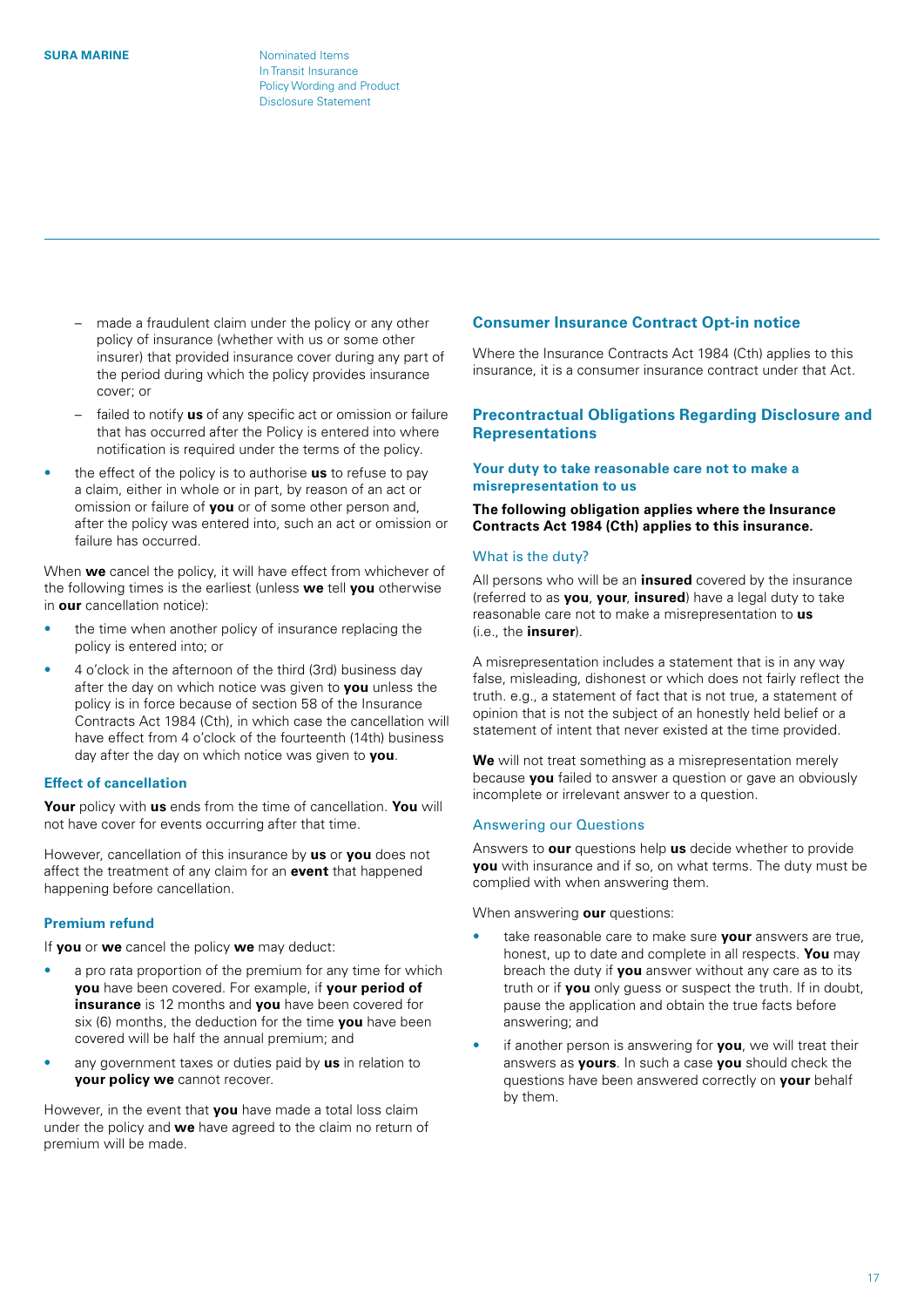#### <span id="page-17-0"></span>When does the duty apply until?

This duty applies until the time **we** agree to issue **you** with insurance for the first time. It also applies where **you** are applying to renew, extend, vary/change, replace or reinstate **your** insurance, up until the time **we** agree to this.

If **you** have made a statement and this changes before the end of the above relevant time **you** must tell **us** about this change before the time ends.

### What happens if you breach the duty?

If **you** do not meet the duty, to the extent permitted by law, **we** may reject or not fully pay **your** claim. **We** may also, or as an alternative, cancel **your** insurance or if the misrepresentation was fraudulent, treat it as if it never existed.

A misrepresentation made knowingly by **you** without belief in its truth or recklessly without caring whether it is true or false can be fraudulent.

#### How we determine if there has been a breach?

A breach is determined having regard to all relevant circumstances.

Without limiting the above, the following matters may be taken into account in determining whether **you** have taken reasonable care not to make a misrepresentation:

- the type of this consumer insurance contract and its target market;
- explanatory material or publicity produced or authorised by **us**;
- how clear, and how specific, any questions asked by **us** were;
- how clearly **we** communicated to **you** the importance of answering those questions and the possible consequences of failing to do so;
- whether or not an agent was acting for **you**; and
- whether the contract was a new contract or was being renewed, extended, varied or reinstated.

**We** must also take account of any particular characteristics or circumstances about **you** which **we** were aware of, or ought reasonably to have been aware of.

If **we** believe the duty is breached, **we** will at least explain why, consider any response to the contrary and provide information on **our** dispute resolution procedures if **we** can't agree.

# Need more help?

If any question or guidance provided is not clear or **you** need additional assistance, **you** can contact **your** agent/broker in the first instance and/or contact **us**.

# **Your Duty of Disclosure**

### **The following applies where the Marine Insurance Act 1909 applies to this insurance.**

Before **you** enter into an insurance contract **you** must disclose to us every material circumstance which is known to **you**, and **you** are deemed to know every circumstance which, in the ordinary course of business, ought to be known by **you**.

A "material circumstance" is one which would influence the judgement of a prudent insurer in fixing the premium, or determining whether it will take the risk.

In the absence of inquiry the following circumstances need not be disclosed, namely:

- any circumstance which diminishes the risk;
- any circumstance which is known or presumed to be known to **us**. **We** are presumed to know matters of common notoriety or knowledge, and matters which an insurer in the ordinary course of its business, as such, ought to know;
- any circumstance as to which information is waived by **us**;
- any circumstance which it is superfluous to disclose by reason of any express or implied warranty.

Whether any particular circumstance, which is not disclosed, be material or not is, in each case, a question of fact. The term circumstance includes any communication made to, or information received by, **you**.

**You** have the same duty before **you** renew, extend vary or reinstate an insurance contract.

If **you** fail to make such disclosure **we** may treat the contract as if it never existed.

Subject to the above circumstances which need not be disclosed, where this insurance is effected for **you** by an agent, the agent must disclose to **us**:

- every material circumstance which is known to them, and an agent to insure is deemed to know every circumstance which in the ordinary course of business ought to be known by, or to have been communicated to, them; and
- every material circumstance which **you** are bound to disclose, unless it come to **your** knowledge too late to communicate it to the agent.

Under the Marine Insurance Act 1909 (Cth) **you** also have obligations not to make certain misrepresentations to **us**. If **you** make a relevant representation that is untrue **we** may refuse to pay a claim and treat the contract as if it never existed. Refer to the Act for more detail.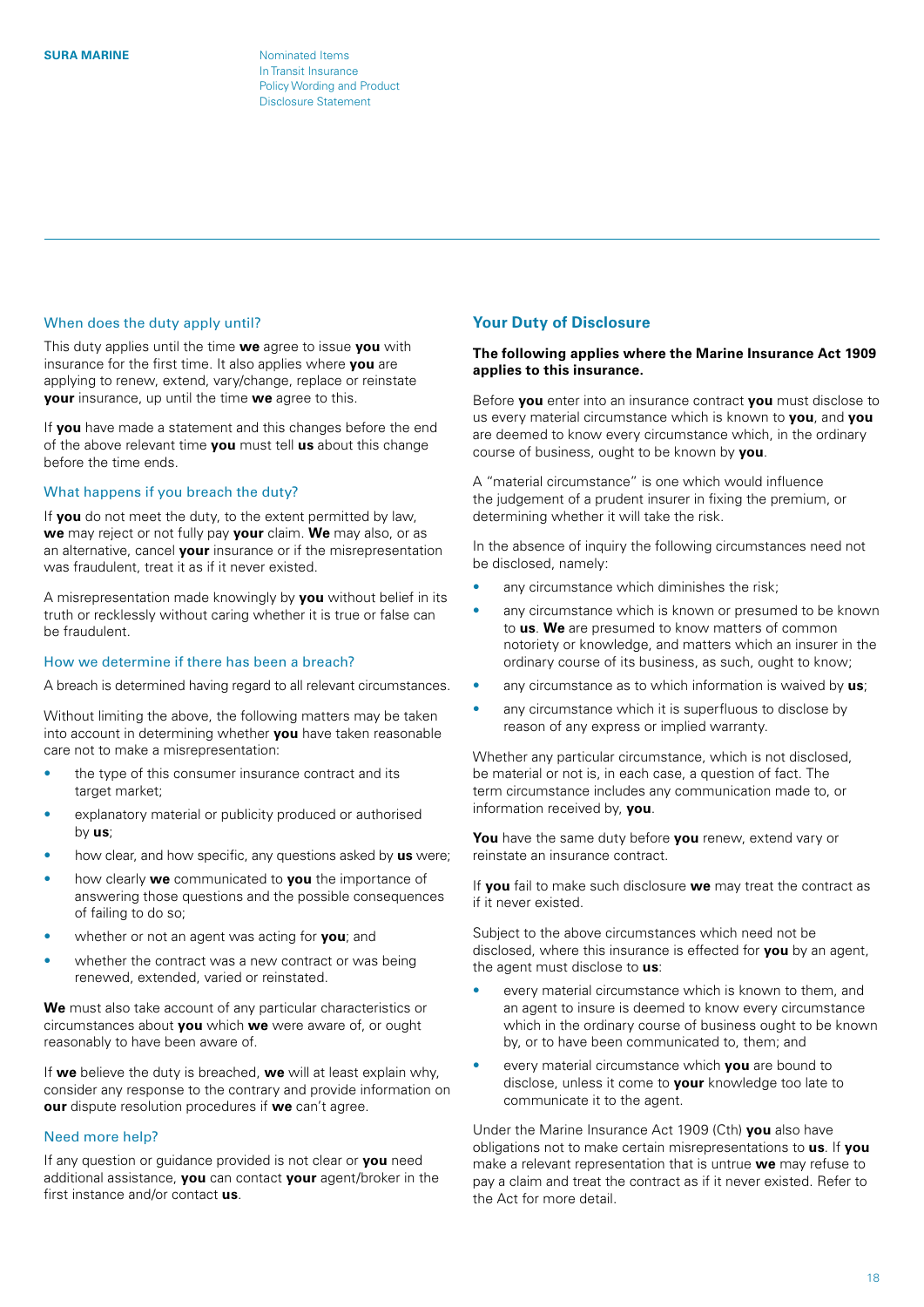# <span id="page-18-0"></span>**When We can Refuse to Pay or Reduce the Amount We Pay Under a Claim**

**We** may refuse to pay or reduce the amount **we** pay under a claim to the extent permitted by law. The situations in which **we** may refuse to pay or reduce the amount **we** pay under a claim under the **policy** include (but are not limited to):

- when **you** apply for cover (this includes new business, variations and renewals) and **you** have made a misrepresentation in breach of the duty to take reasonable care not to make a misrepresentation to us under the Insurance Contracts Act 1984 (Cth) or Marine Insurance Act 1909 (Cth) as applicable – see above for details and our rights in this regard.
- if **you** do not comply with or meet a term or condition (including where an exclusion applies or other limitation) of the policy (All referred to as "terms" when used below and in this document) – See "If **you** do not comply with or meet any policy term" below for more detail.
- if **you** make a fraudulent claim See "Fraudulent Claims" below.
- where **you** have not or are not acting in accordance with **your** duty of utmost good faith under the Insurance Contracts Act 1984 (Cth) – or Marine Insurance Act 1909 (Cth) as applicable – See Duty of Utmost Good Faith below.

The amount of any claim entitlement can also be affected and/ or reduced by any limits (including any time limits) or **excess(es)** that apply and recoveries **you** or **we** might make relevant to a loss. The **policy** sets out the relevant limits and **excess(es)** and when they apply to a claim.

# **If you do not comply with or meet any policy term**

**We** will only rely on any rights **we** have regarding the operation of or breach of a term of the **policy** to the extent permitted by law (including **our** right to refuse or reduce a claim noted above). **We** provide some key examples below. **You** need to seek **your** own advice regarding all relevant legal rights **you** may have.

#### **Terms allowing us to refuse to pay or reduce a claim (in whole or part) by reason of an act by you or some other person that occurred after the policy was entered into**

# **Where the Insurance Contracts Act 1984 (Cth) is applicable,**

subject to **our** rights in relation to Fraudulent claims explained below under that Act, by reason of section 54, where the effect of the **policy** (this includes all **terms** or conditions, including any exclusion or other limitation) is to allow **us** to refuse to pay or reduce a claim (in whole or part) by reason of an act by **you** or some other person that occurred after the **policy** was entered into, **we** will exercise **our** rights under the **policy** as explained below (Refer to the Insurance Contracts Act 1984 (Cth) for full details).

Under section 54, an "act" by **you** or some other person includes an omission and inaction and an act or omission that has the effect of altering the state or condition of the subject-matter of the **policy** or of allowing the state or condition of that subject-matter to alter.

How **we** exercise **our** rights where section 54 applies (unless there is a Fraudulent claim)

- Where:
	- the act was necessary to protect the safety of a person or to preserve property;
	- it was not reasonably possible for **you** or the other person not to do the act; or
	- **you** prove no part of the loss that gave rise to the claim was caused by the act,

**we** will not refuse to pay or reduce the claim by reason only of that act.

- Where the act:
	- could not reasonably be regarded as being capable of causing or contributing to a loss in respect of which insurance cover is provided by the **policy**; or
	- could reasonably be regarded as being capable of causing or contributing to a loss in respect of which insurance cover is provided by the **policy** but **you** prove that some part of the loss that gave rise to the claim was not caused by the act, **we** may not refuse to pay the claim, so far as it concerns that part of the loss but,

**we** can reduce **our** liability in respect of the claim by an amount that fairly represents the extent to which **our** interests were prejudiced as a result of that act.

• Otherwise, where the act could reasonably be regarded as being capable of causing or contributing to a loss in respect of which insurance cover is provided by the **policy**, **we** may refuse to pay the claim.

#### **Terms allowing us to refuse or reduce a claim because of pre-existing defects or imperfections existing before the policy was entered into**

Only where section 46 of the Insurance Contracts Act 1984 (Cth) is applicable to the **policy**:

- where a claim is made in respect of a loss that occurred as a result, in whole or in part, of a defect or imperfection in a thing; and
- at the time when the contract was entered into **you** were not aware of, and a reasonable person in the circumstances could not be expected to have been aware of, the defect or imperfection,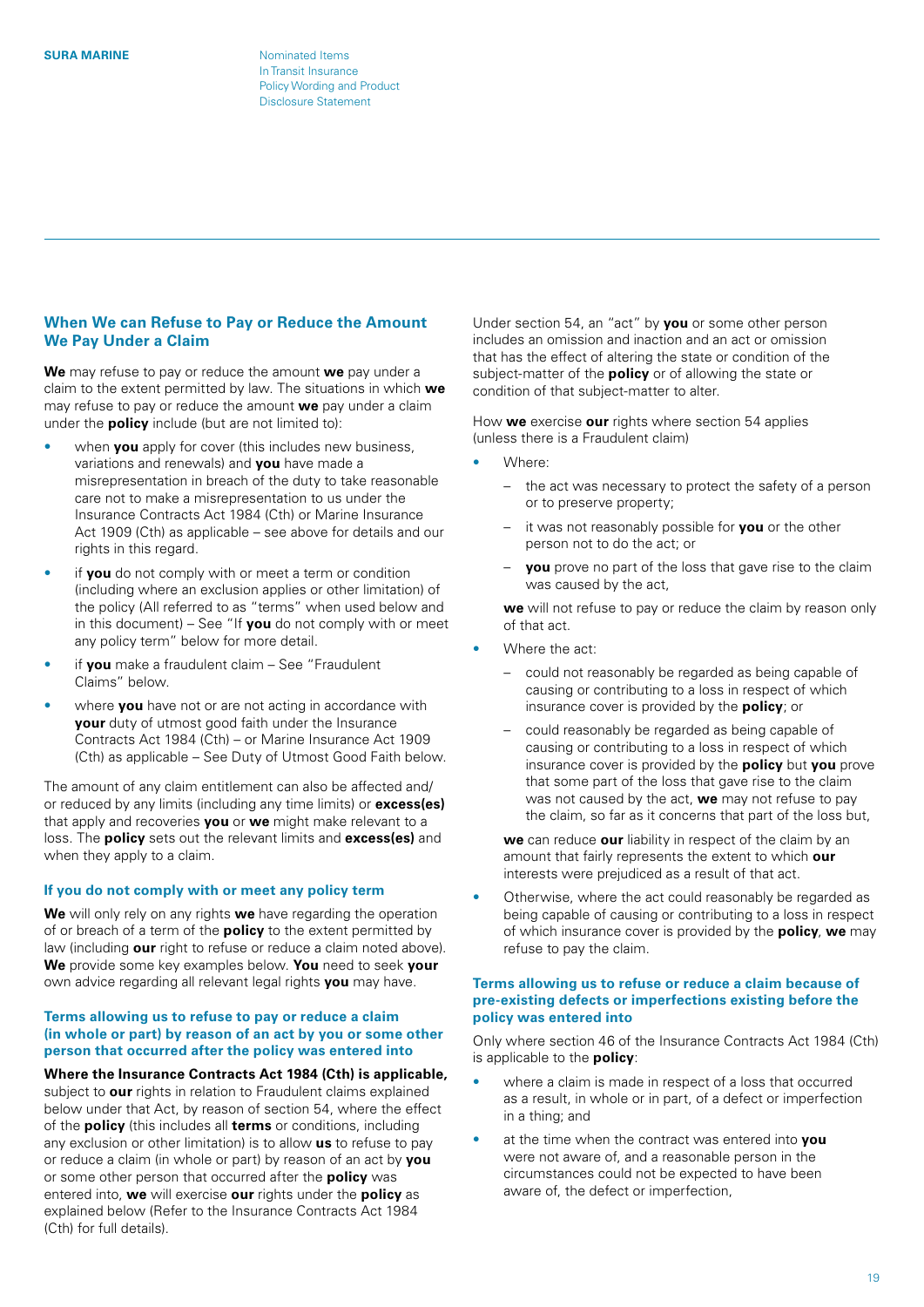<span id="page-19-0"></span>**we** may not rely on any provision included in the **policy** that has the effect of limiting or excluding **our** liability under the contract by reference to the condition, at a time before the **policy** was entered into, of the thing. This does not apply if the **policy** is in an excluded class of insurance to which section 46 does not apply. (Refer to the Insurance Contracts Act 1984 (Cth) for full details).

# **Fraudulent Claims**

Where the Insurance Contracts Act 1984 (Cth) applies, where a claim is made fraudulently under:

- the policy; or
- that Act against **us** by a person who is not the **insured**,

**we** may refuse payment of the claim to the extent permitted by law. Under section 56(2) of the Insurance Contracts Act 1984 (Cth) a court may, if only a minimal or insignificant part of the claim is made fraudulently and non-payment of the remainder of the claim would be harsh and unfair, order **us** to pay, in relation to the claim, such amount (if any) as is just and equitable in the circumstances. (Refer to the Insurance Contracts Act 1984 (Cth) for full details).

Where the Marine Insurance Act applies, where a claim is made fraudulently under the **policy**, **we** may refuse payment of the claim and/or avoid the **policy** to the extent permitted by law.

### **Duty of Utmost Good Faith**

#### Where the Insurance Contracts Act 1984 (Cth) applies:

- Section 13 of that Act) requires each party to the policy to act towards the other party, in respect of any matter arising under or in relation to it, with the utmost good faith.
- Section 14 of that Act provides that if reliance by a party to the **policy** on a provision of the **policy** would be to fail to act with the utmost good faith, the party may not rely on the provision.

(Refer to the Insurance Contracts Act 1984 (Cth) for full details).

### Where the Marine Insurance Act 1909 (Cth) applies, a

contract of marine insurance is a contract based upon the utmost good faith, and, if the utmost good faith be not observed by either party, the contract may be avoided by the other party.

# **Terms Apply to Extent Enforceable**

A term of the **policy** will be applied to the extent it is not unenforceable under relevant law.

# **Renewal Procedure**

Before the end of **your period of insurance** we'll send **you** a notice advising if **we** are prepared to renew this insurance and if so on what **terms**, including the cost. It is important to read this document as things can change.

If **you** don't want to take up the renewal offer or need to vary it or the information listed, contact **us** before the renewal.

Each renewal is a separate **policy**, not an extension of the prior **policy** and the cooling off period applies on each renewal.

Any optional benefits **you** have been provided with will be automatically included with any renewal offer **we** make unless **you** contact **us** and ask **us** to remove these optional benefits at renewal.

# **Limits on Assigning Your Rights**

**You** cannot assign any benefits, rights or obligations under **your policy** unless **you** have **our** written permission to do so (such consent not to be unreasonably withheld).

### **Third Party Interests**

**You** (the **insured**) and **we** are the only parties to the **policy**. No insurance is provided in relation to the interest of any persons not specified as being entitled to access a benefit under the **policy**.

The benefit of the cover under the **policy** is extended automatically to **third party beneficiaries** (see definition in "Words with Special meanings"). They are not contracting parties and only access the benefit of cover by reason of the operation of section 48 of the Insurance Contracts Act 1984 (Cth).

Nothing in the **policy** is intended to give any such **third party beneficiaries** any right to enforce any term of the policy which that person would not have had but for the Insurance Contracts Act 1984 (Cth).

Any person entitled to any benefit under the **policy** that is not **you**:

- has, in relation to their claim, the same obligations to **us** as they would have if they were **you**; and
- may discharge **your** obligations in relation to the loss.

**We** also have the same defences to an action by such persons as **we** would have in an action by **you** including, but not limited to, defences relating to **your** conduct (whether the conduct occurred before or after the **policy** was entered into).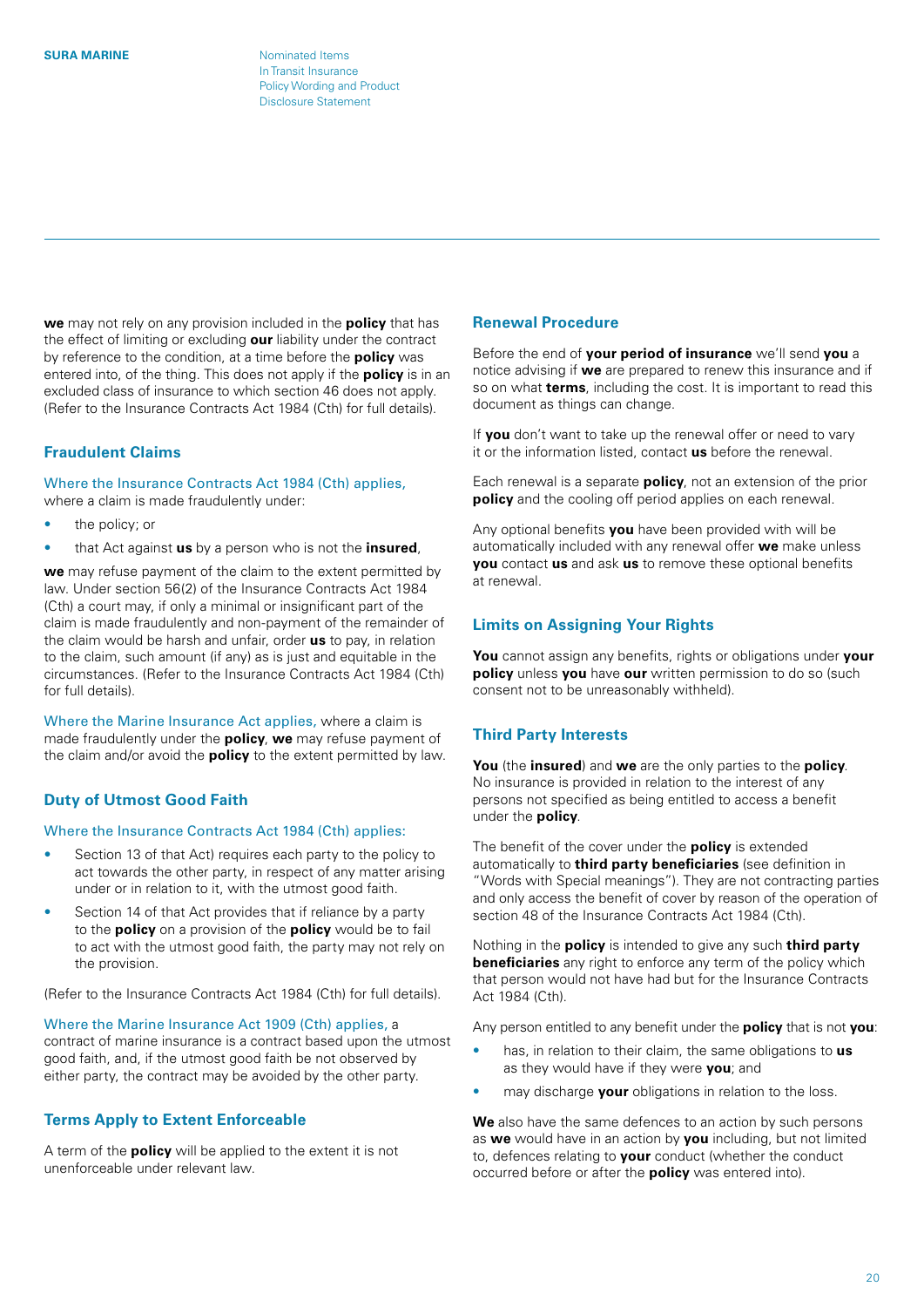<span id="page-20-0"></span>In Transit Insurance Policy Wording and Product Disclosure Statement

Such persons have no right to cancel or vary the **policy** or its cover – only **you** (as the contracting party) and **we** can do this. If **we** cancel or vary the **policy** or its cover, **we** do not need to obtain such persons' consent to do so.

**We** also do not provide any notices in relation to this insurance to such persons as they are not a contracting party to the **policy**. **We** only send notices to **you** who **we** have contractual obligations to under the **policy**.

Neither **we** nor **you** hold anything on trust for, or for the benefit or on behalf of any such persons under this insurance arrangement.

#### **You**:

- do not act on **our** behalf in relation to the insurance;
- are not authorised by **us** to provide any financial product advice, recommendations or opinions about the insurance.

Any such person needs to read this document and other documents forming the **policy** carefully to properly understand the benefits they have access to as non-contracting parties. The insurance cover is subject to the terms, conditions, limitations and exclusions of the **policy**.

Any person who may be entitled to a benefit under the **policy** should consider obtaining advice as to whether the benefits are appropriate or useful for their personal needs from a person who is licensed to give such advice. No advice is provided by **us** or **our** representatives that the benefits are appropriate or useful for any person's needs. Nothing prevents such persons from entering into other arrangements regarding insurance.

# **Updating the PDS**

**We** may need to update the PDS from time to time if certain changes occur when required and permitted by law. **We** will issue **you** with a new PDS or a supplementary PDS or other compliant document (for example schedules, and/or **endorsements**) to update the relevant information except in limited cases. Where the information is not something that would be materially adverse from the point of view of a reasonable person considering whether to buy this insurance, **we** may issue **you** with notice of this information in other forms or keep an internal record of such changes. A paper copy will be given, or an electronic copy made available without charge on request.

# **Confirmation of Transactions Facility**

It is a **policy** term that any confirmation of transaction required by section 1017F of the Corporations Act 2001(Cth) in relation to the **policy** will be provided via **our** confirmation facility which is available by contacting **us** via **our Contact Details** in the table at the front of this document.

# **Your Representative**

If **you** want to appoint a representative to act on **your** behalf **you** must provide **us** with reasonable details, including the authority **you** wish to provide to them, but **we** need to consent (such consent not to unreasonably be withheld).

Remuneration may be paid by **us** and in some cases to **your** representatives who arrange insurance for **you**. **You** can ask **us** and them for details.

# **Notices**

**We** will send all notices in relation to the **policy** to **your** nominated insurance representative until **we** receive written notice to the contrary from **you**.

**You** or **your** representative will receive **your policy** documents and information electronically (by email).

Any documents sent by email will be considered to have been received by you 24 hours from the time **we** sent them to **your** email address. If **you** or **your** representative do not tell **us** to send **your** documents and information to **you** electronically, then **we** will send them to **you** by post to the mailing address that **you** or they have provided **us**. It is **your** and **your** representative's responsibility to make sure that both the email and mailing address provided to **us** are up to date. This means **you** or they need to let **us** know if the email or mailing address provided changes as soon as reasonably possible.

# **General Insurance Code of Practice**

**We** proudly support the General Insurance Code of Practice (the 'Code'). It does not apply where the Policy is a contract of marine insurance covered by the Marine Insurance Act 1909 (Cth).

The purpose of the Code is to raise the standards of practice and service in the general insurance industry.

For further information on the Code, please visit [www.codeofpractice.com.au](http://www.codeofpractice.com.au).

The Code Governance Committee (CGC) is an independent body that monitors and enforces insurers' compliance with the Code. For more information on the Code Governance Committee (CGC) go to <https://insurancecode.org.au>.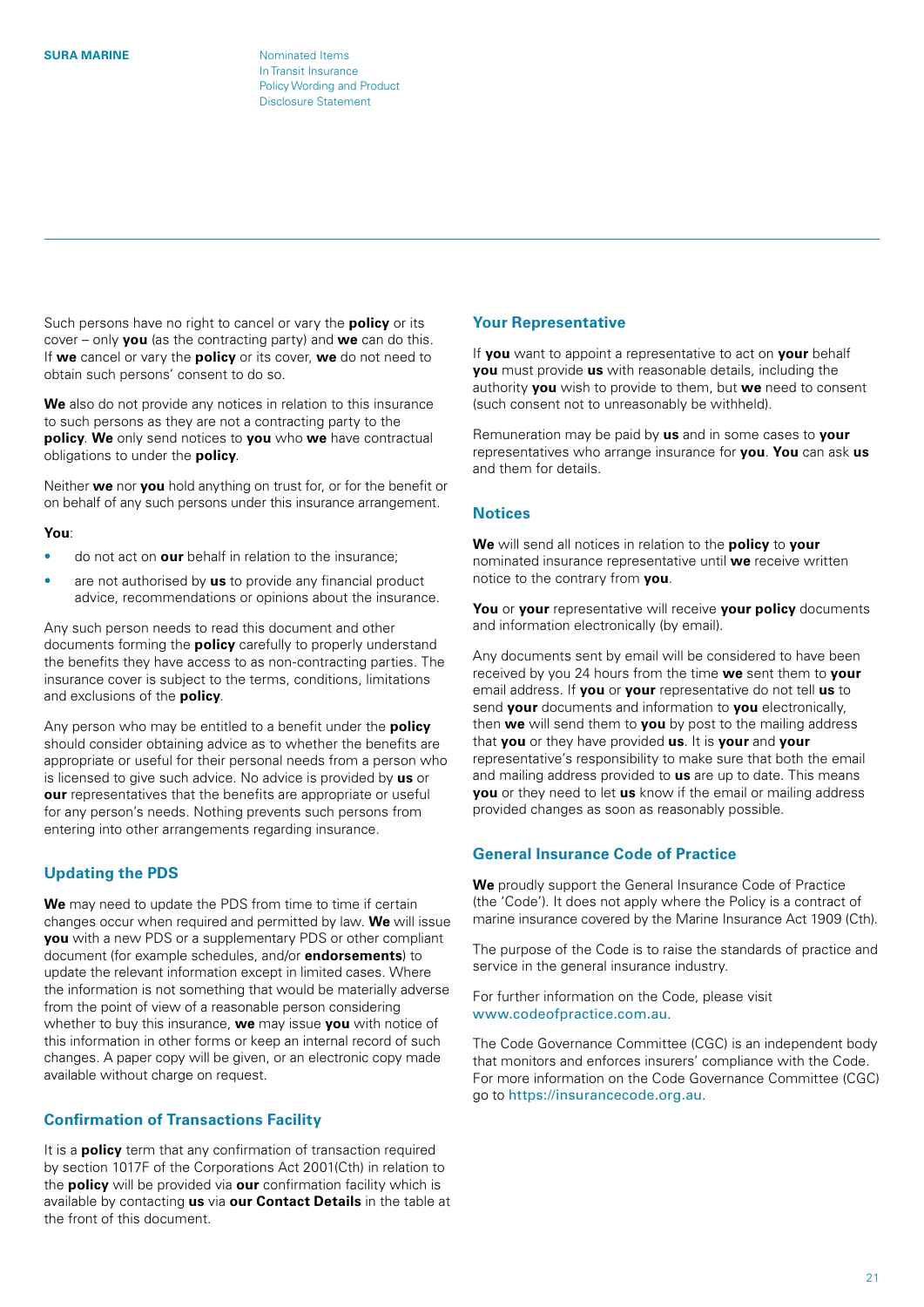# <span id="page-21-0"></span>**Privacy Statement**

In this Privacy Statement the use of "**we**", "**our**" or "**us**" means SURA Marine and the Insurer unless specified otherwise.

In this Privacy Statement the use of personal information includes sensitive information.

**We** are committed to protecting the privacy of the personal information that **you** provide to **us**.

The Privacy Act 1988 contains the Australian Privacy Principles which require **us** to tell **you** that **we** collect, handle, store and disclose **your** personal and sensitive information for the specific purpose of:

- deciding whether to issue a **policy**,
- determining the terms and conditions of **your policy**,
- compiling data to help develop and identify other products and services that may interest clients, and handling claims.

Personal information is information or an opinion about an identified individual, or an individual who is reasonably identifiable:

- whether the information or opinion is true or not;
- whether the information or opinion is recorded in a material form or not.

Sensitive information includes, amongst other things, information about an individual's racial or ethnic origin, political opinions, membership of a political organisation, religious beliefs or affiliations, philosophical beliefs, membership of a professional or trade association, membership of a trade union, sexual orientation or practices, criminal record, health information about an individual, genetic information, biometric information or templates.

**You** have given **us your** consent to collect, use and disclose **your** personal information in order to provide **you** with the relevant services and/or products.

When **you** give **us** personal information about other individuals, **we** rely on **you** to have made or make the individual aware that **you** will or may provide their personal information to **us** and the types of other parties and service providers **we** may provide it to, the relevant purposes **we** and the other parties and service providers will use it for, and how they can access it. If **you** have not done or will not do either of these things, **you** must tell **us** before **you** provide the relevant personal information to **us**.

**We** will protect **your** information using physical, technical, and administrative security measures to reduce the risks of loss, misuse, unauthorised access, disclosure and alteration. some of the safeguards that **we** use are firewalls and data encryption, physical access controls to **our** data centres, and information access authorisation controls.

**We** disclose personal information to other parties and service providers whom **we** believe are necessary to assist **us** and them in providing the relevant services and/or products. for example, in handling claims, **we** may have to disclose **your** personal information to other parties and service providers such as **our** claim management partner, other insurers, reinsurers, loss adjusters, external claims data collectors, investigators and agents, facilitators, assessors or other parties as required by law. **We** will limit the use and disclosure of any personal information provided by **us** to them to the specific purpose for which **we** supplied it.

**We** may disclose **your** personal information to **our** insurers, reinsurers, related entities and service providers overseas where it is reasonably necessary for, or directly related to, the functions, services or activities **we** provide to **you**. When **we** transfer **your** information to other countries, including countries which may not have data protection laws that provide the same level of protection that exists in Australia, **we** will protect the information as described in this Privacy Statement.

If **you** do not provide the personal information requested and/or do not provide **us** with **your** consent to the use and disclosure of **your** personal information as set out in this privacy statement, **your** insurance application may not be accepted, or **we** may not be able to administer **your policy**, or **you** may be in breach of **your** precontractual disclosure and representation obligations.

**We** will notify **you** as soon as possible if **your** personal information is involved in a data breach that is likely to result in serious harm to **you**.

If **you** would like a copy of **our** Privacy Policies, would like to seek access to or correct **your** personal information, opt out of receiving materials **we** send, complain about a breach of **your** privacy or **you** have any query on how **your** personal information is collected, stored or used, or any other query relating to **our** handling of your personal information, please contact **us**.

# **Complaints and Disputes Resolution Process**

#### **Our complaints process**

**We** view seriously any complaint made about **our** products or services and will deal with it promptly and fairly.

If **you** have a complaint, please first try to resolve it by contacting the relevant member of **our** staff.

If the matter is still not resolved, please then contact **our** Internal Disputes Resolution Officer on (02) 9930 9500, or by email at [IDR@SURA.com.au](mailto:IDR%40SURA.com.au?subject=) or by writing to **us** at the address for SURA Marine given above. They will seek to resolve the matter in accordance with the General Insurance Code of Practice and **our** Dispute Resolution procedures.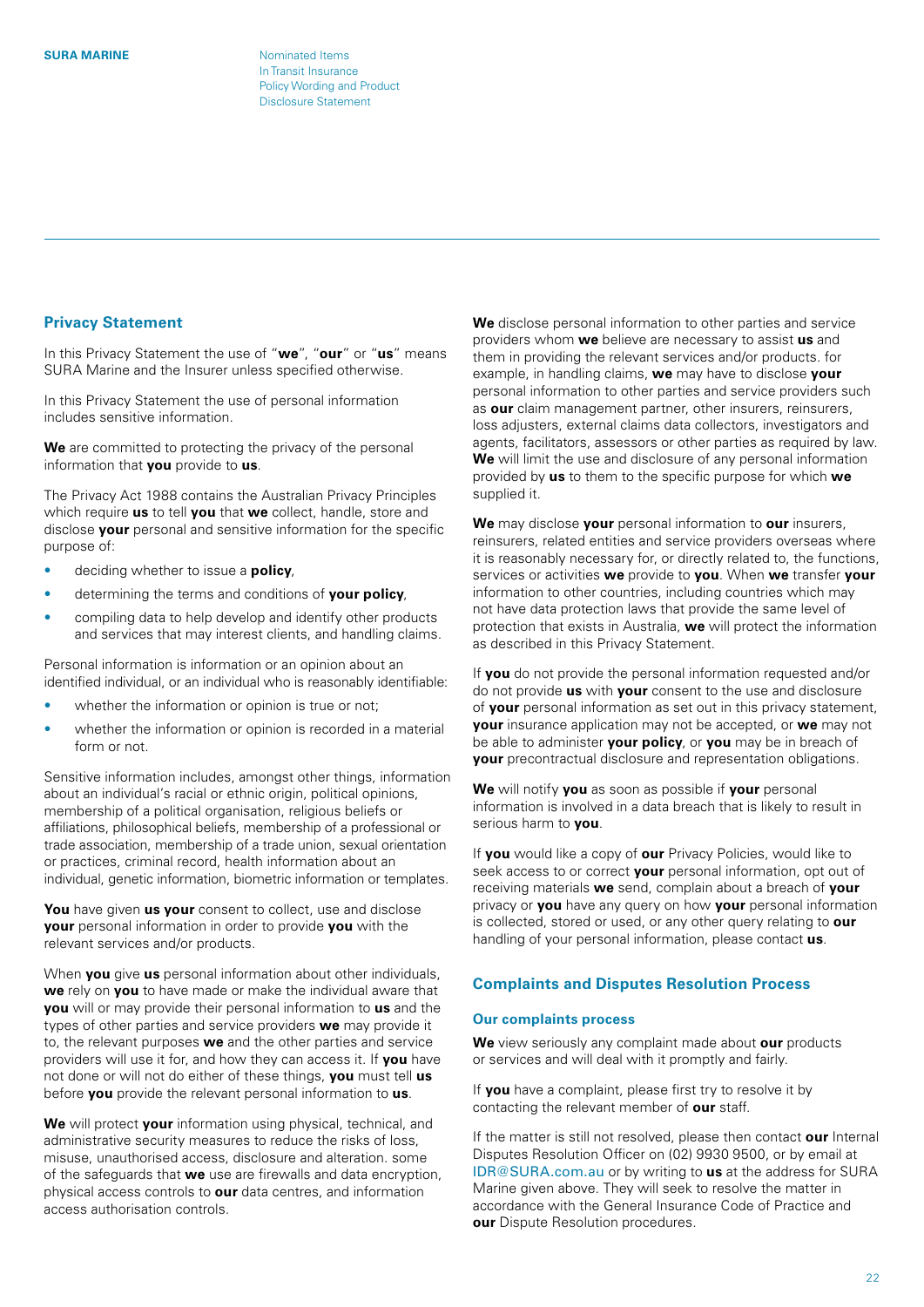<span id="page-22-0"></span>In Transit Insurance Policy Wording and Product Disclosure Statement

**You** can contact **us** if **you** want more information on **our** procedures.

If **you** are not satisfied with the final decision, **you** may wish to contact the Australian Financial Complaints Authority (AFCA).

#### **AFCA**

A complaint can be referred to AFCA at any time. The AFCA is a free independent external disputes resolution service provided to customers to review and resolve complaints where **we** have been unable to satisfy **your** concerns, subject to its rules.

For further details **you** can visit their website at www.afca.org. au or contact them:

Australian Financial Complaints Authority PO Box 3 Melbourne VIC 3001 Telephone: 1800 931 678 Email: [info@afca.org.au](mailto:info%40afca.org.au?subject=)

A complaint can be referred to AFCA at any time subject to its rules. AFCA only considers complaints (otherwise covered by its rules) referred to it within 2 years of **our** final decision, unless AFCA considers special circumstances apply. If AFCA tells **you** that under its rules it cannot assist **you** or consider **your** dispute, then **you** can seek independent legal advice. **You** can also access any other external dispute resolution or other options that may be available to **you**.

### **Interpretation**

#### In the **policy**:

- headings are for convenience only and do not affect interpretation;
- and unless the context indicates a contrary intention:
	- a reference to a statute includes its delegated legislation and a reference to a statute or delegated legislation or a provision of either includes consolidations, amendments, re-enactments and replacements;
	- a word importing the singular includes the plural (and vice versa), and a word indicating a gender includes every other gender;
	- "includes" in any form is not a word of limitations; and
	- a reference to "\$" or "dollar" is to Australian currency.

# **Governing Law and Jurisdiction**

The **policy** is governed by the laws of Australia. Any dispute relating to the **policy** shall be submitted to the exclusive jurisdiction of an Australian Court within the State or Territory in which the **policy** was issued.

### **Goods and Services Tax (GST)**

The amount payable by **you** for the **policy** includes an amount for GST.

When **we** pay a claim, **your** GST status will determine the amount **we** pay.

The amount that **we** are liable to pay under the **policy** will be reduced by the amount of any Input Tax Credit (ITC) that **you** are or may be entitled to claim for the supply of goods or services covered by that payment.

**You** must advise **us** of **your** correct Australian Business Number (ABN) and Taxable Percentage. Taxable Percentage is **your** entitlement to an ITC on **your** premium as a percentage of the total GST on that premium. Any GST liability arising from **your** incorrect advice to **us** of **your** ITC entitlement is payable by **you**.

Where the settlement of a claim is less than the applicable Limit of Liability or the other limits applicable to the **policy**, **we** will only pay the GST (less **your** ITC) applicable to the settlement. This means that if these amounts are not sufficient to cover the whole claim, **we** will only pay the GST relating to **our** share of the settlement for the whole claim **we** will pay the claim by reference to the GST exclusive amount of any supply made by any business of **yours** which is relevant to the claim.

GST and ITC have the same meaning as given to those words or expressions in A New Tax System (Goods and Services Tax) Act 1999 and related legislation as amended from time to time.

# **Financial Claims Scheme**

The **policy** may be a protected **policy** under the Financial Claims Scheme (FCS), which protects certain insureds and claimants in the event of an insurer becoming insolvent. In the unlikely event of the **insurer** becoming insolvent **you** may be entitled to access the FCS, provided **you** meet the eligibility criteria.

More information may be obtained from <http://www.fcs.gov.au/>